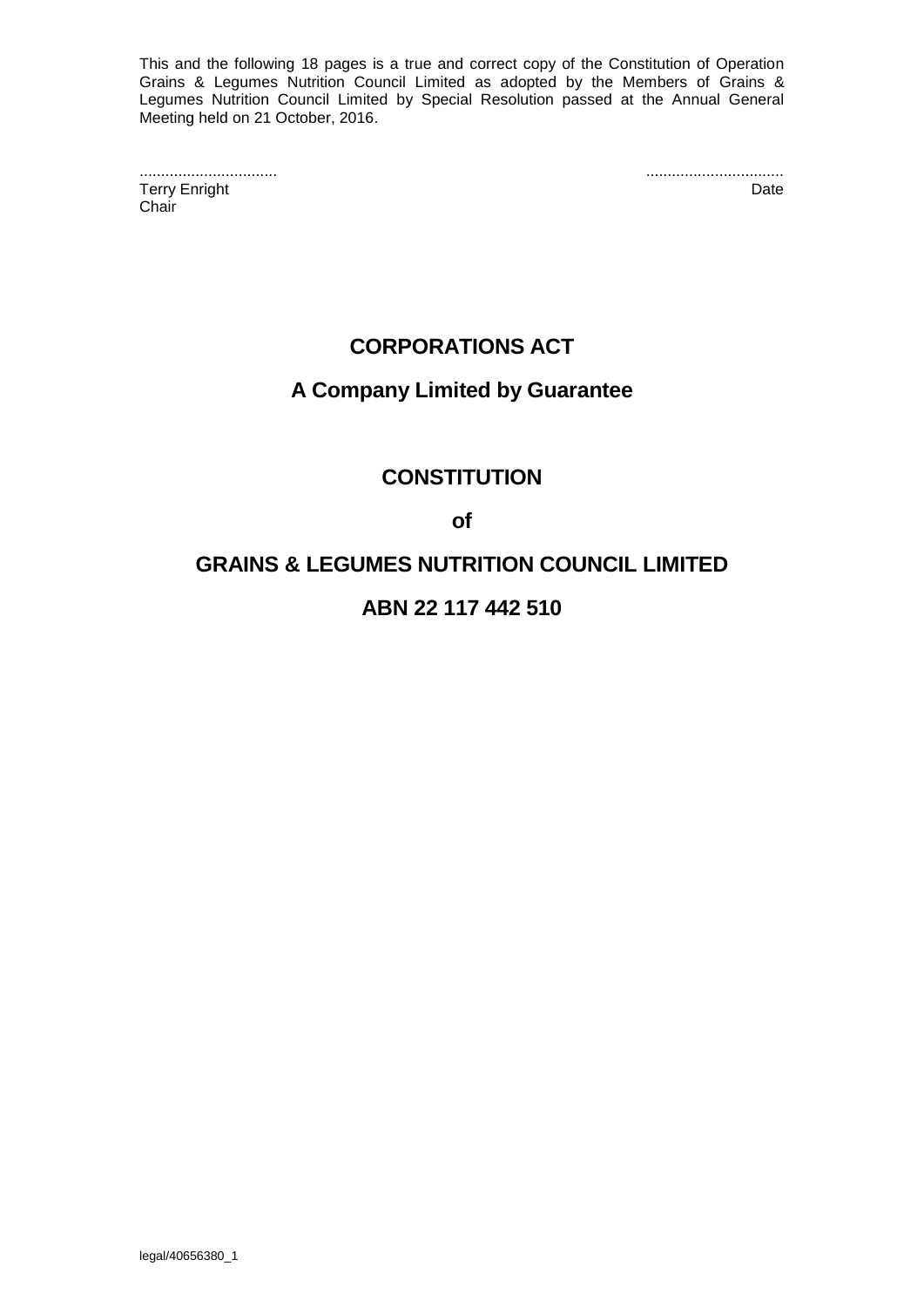| 1            |                   |                                                                               |  |  |
|--------------|-------------------|-------------------------------------------------------------------------------|--|--|
|              | 1.1<br>1.2        |                                                                               |  |  |
| $\mathbf{2}$ |                   |                                                                               |  |  |
|              | 2.1<br>2.2<br>2.3 |                                                                               |  |  |
|              | 2.4<br>2.5        |                                                                               |  |  |
| 3            |                   |                                                                               |  |  |
|              |                   |                                                                               |  |  |
|              | 3.1<br>3.2<br>3.3 |                                                                               |  |  |
|              | 3.4               |                                                                               |  |  |
|              | 3.5<br>3.6        |                                                                               |  |  |
|              | 3.7               |                                                                               |  |  |
|              | 3.8               |                                                                               |  |  |
| 4            |                   |                                                                               |  |  |
|              | 4.1               |                                                                               |  |  |
|              | 4.2               |                                                                               |  |  |
|              | 4.3               |                                                                               |  |  |
| 5            |                   |                                                                               |  |  |
|              | 5.1               |                                                                               |  |  |
|              | 5.2               |                                                                               |  |  |
|              | 5.3<br>5.4        |                                                                               |  |  |
|              | 5.5               |                                                                               |  |  |
| 6            |                   |                                                                               |  |  |
|              | 6.1               |                                                                               |  |  |
|              | 6.2               |                                                                               |  |  |
| 7            |                   |                                                                               |  |  |
|              | 7.1               |                                                                               |  |  |
|              | 7.2               |                                                                               |  |  |
|              | 7.3<br>7.4        |                                                                               |  |  |
| 8            |                   |                                                                               |  |  |
|              | 8.1               |                                                                               |  |  |
|              | 8.2               |                                                                               |  |  |
|              | 8.3               |                                                                               |  |  |
|              | 8.4               |                                                                               |  |  |
|              | 8.5<br>8.6        |                                                                               |  |  |
|              | 8.7               |                                                                               |  |  |
| 9            |                   | REMUNERATION OF DIRECTORS AND EXECUTIVE DIRECTOR  13                          |  |  |
|              | 9.1<br>9.2        | Executive Director and remuneration  Error! Bookmark not defined.             |  |  |
| 10           |                   | DEALINGS BETWEEN THE COMPANY AND A DIRECTOR  13                               |  |  |
|              | 10.1              |                                                                               |  |  |
|              | 10.2<br>10.3      | Disclosure of, and voting on matters involving material personal interests 13 |  |  |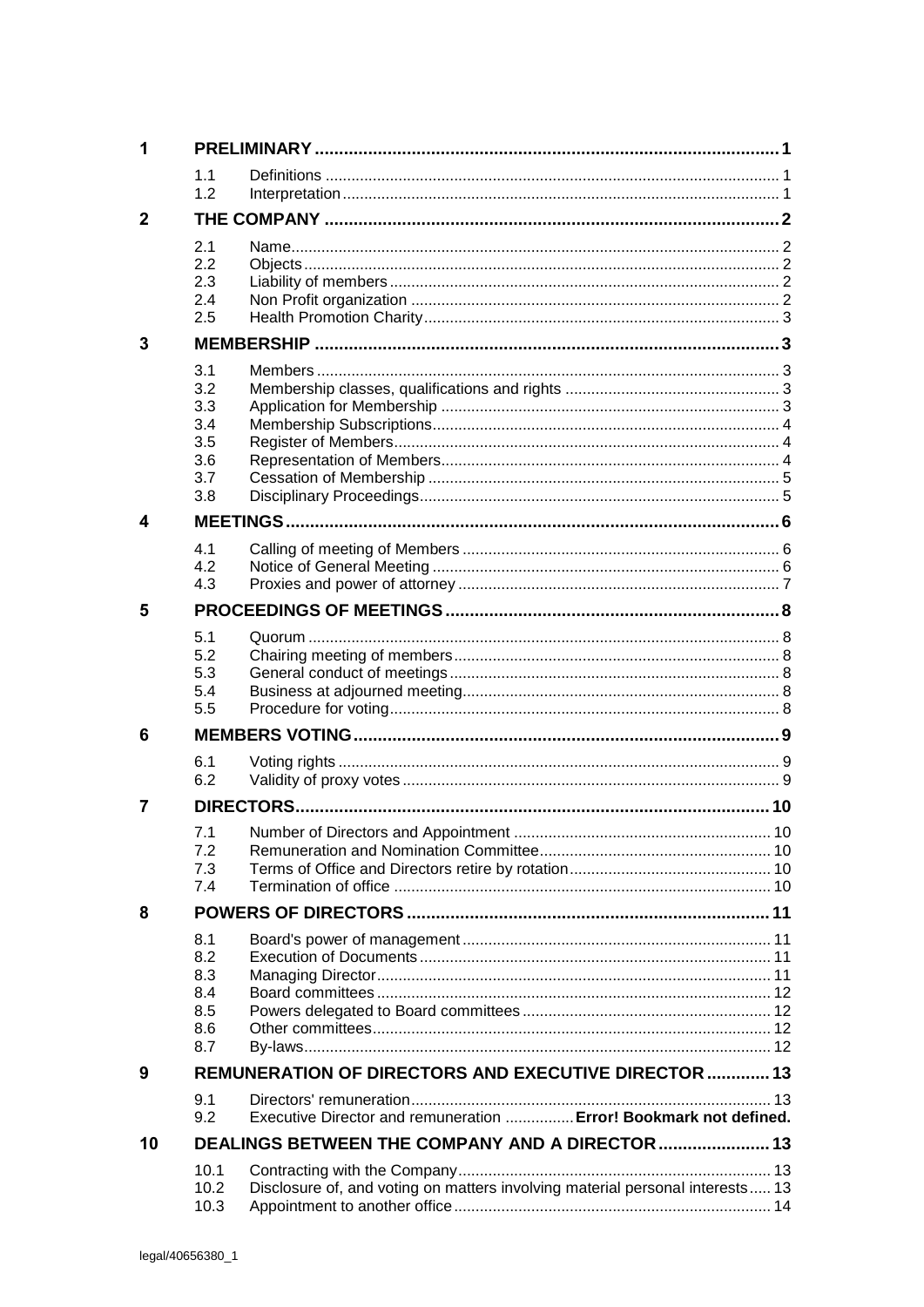| 11 |                                              |                                                     |  |  |  |  |
|----|----------------------------------------------|-----------------------------------------------------|--|--|--|--|
|    | 11.1<br>11.2<br>11.3<br>11.4<br>11.5<br>11.6 |                                                     |  |  |  |  |
| 12 |                                              |                                                     |  |  |  |  |
|    | 12.1<br>12.2                                 |                                                     |  |  |  |  |
| 13 |                                              |                                                     |  |  |  |  |
|    | 13.2<br>13.3<br>13.4                         |                                                     |  |  |  |  |
| 14 |                                              |                                                     |  |  |  |  |
|    | 14.1<br>14.2<br>14.3<br>14.4<br>14.5<br>14.6 |                                                     |  |  |  |  |
| 15 |                                              |                                                     |  |  |  |  |
| 16 |                                              |                                                     |  |  |  |  |
|    | 16.1<br>16.2                                 |                                                     |  |  |  |  |
| 17 |                                              |                                                     |  |  |  |  |
| 18 |                                              |                                                     |  |  |  |  |
| 19 |                                              | AMENDMENT, REPEAL OR REPLACEMENT OF CONSTITUTION 19 |  |  |  |  |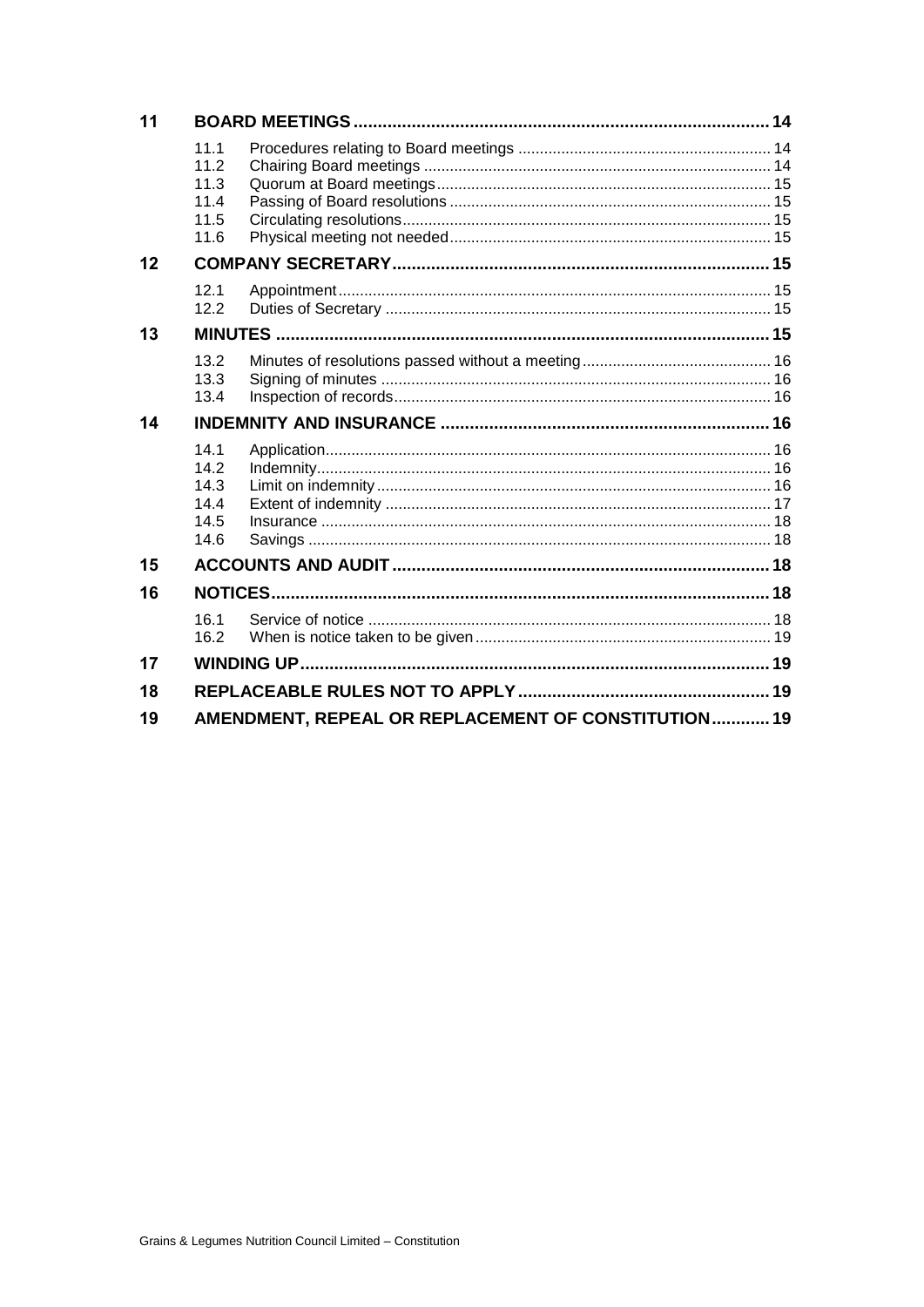### <span id="page-3-0"></span>**1 PRELIMINARY**

#### <span id="page-3-1"></span>**1.1 Definitions**

In this Constitution:

**"Board"** means the Directors of the Company duly appointed in accordance with the Constitution or, where appropriate, those of the Directors who are present at a meeting at which there is a quorum.

**"By-Law(s)"** means any rules or regulations adopted by the Board from time to time.

**"Company"** means Grains & Legumes Nutrition Council Limited.

**"Constitution"** means the Constitution as amended from time to time.

**"Corporations Act"** means the Corporations Act 2001 (or any Act that amends or replaces it) in force from time to time and includes, where appropriate, the Corporation Regulations (or the Regulations under any amending or replacing Act).

**"Director"** means a Director of the Company.

**"Foundation Member"** means those organizations which make a significantly greater financial contribution than Members. Under this Constitution, the Grains Research and Development Corporation and the Australian Export Grains Innovation Centre are considered Foundation Members referred to as Foundation Contributors.

**"General M**e**eting"** means a general meeting of members.

**"Member"** means an organization that is a member of the Company referred to as a Contributor.

**"Month"** means a calendar month.

**"Office"** means the registered office for the time being of the Company.

**"Officer"** includes any member of the Board, but does not include the Auditor.

**"Person"** means a natural person, association, body politic and body corporate and includes a corporate representative appointed pursuant to section 250D of the Corporations Act.

**"Remuneration and Nomination Committee"** means the committee referred to in Rule [7.2.](#page-12-2)

**"Company Secretary"** includes an assistant or acting secretary or any person appointed by the Board to perform the function of Secretary.

**"Special Resolution"** has the meaning contained in the Corporations Act.

**"written" and "in writing"** includes printing, typewritten, lithography and other modes of representing or reproducing words in a visible form.

#### <span id="page-3-2"></span>**1.2 Interpretation**

(a) Headings are for convenience only and do not affect interpretation.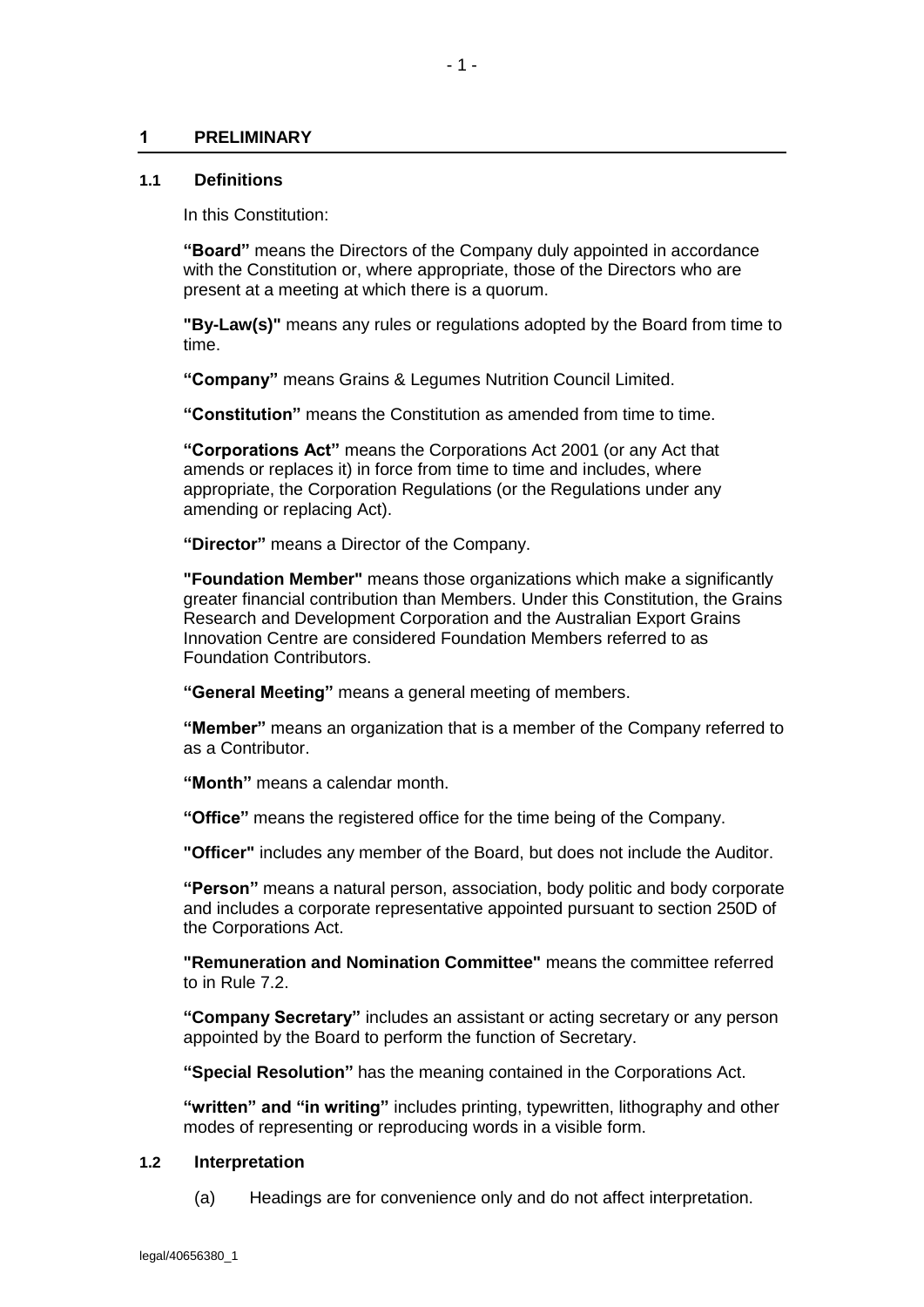- (b) Except where the context requires otherwise, words and phrases given a meaning by the Corporations Act have the same meaning in this Constitution.
- (c) The singular includes the plural and a gender includes all genders..

# <span id="page-4-0"></span>**2 THE COMPANY**

## <span id="page-4-1"></span>**2.1 Name**

The name of the Company is "**Grains & Legumes Nutrition Council Limited**".

# <span id="page-4-2"></span>**2.2 Objects**

The objects of the Company are:

- (a) To be leaders in grain-based foods and legumes nutrition science for positive health outcomes to support the health of all Australians.
- (b) To be facilitators in pre-competitive grain-based foods and legumes nutrition and health related research, health promotion and education resources to improve the dietary intakes of Australians and reduce the risk of diet related chronic diseases, in particular,
	- (i) cardiovascular disease;
	- (ii) gastrointestinal disease;
	- (iii) diabetes and
	- (iv) obesity.
- (c) To communicate the health benefits of grain-based foods and legumes in the diet to public health influencers and the grains and legumes value chain.
- (d) To develop and maintain a sustainable organisational capacity.
- (e) Such other objects as may be agreed by the Board from time to time providing they are not in conflict with the four objects above.

# <span id="page-4-3"></span>**2.3 Liability of members**

- (a) The liability of member is limited.
- (b) Each member of the Company undertakes to contribute to the assets of the Company in the event of its being wound up while a member, or within one year afterwards, for the payment of the debts and liabilities of the Company, contracted before he ceases to be a member, and the costs, charges and expenses of winding up the Company. The amount of such contribution will not exceed \$100.

## <span id="page-4-5"></span><span id="page-4-4"></span>**2.4 Non Profit organization**

(a) All income and property of the Company must be applied solely towards the objects of the Company set out in Rule [2.2.](#page-4-2) No portion of the income or property may be paid or transferred directly or indirectly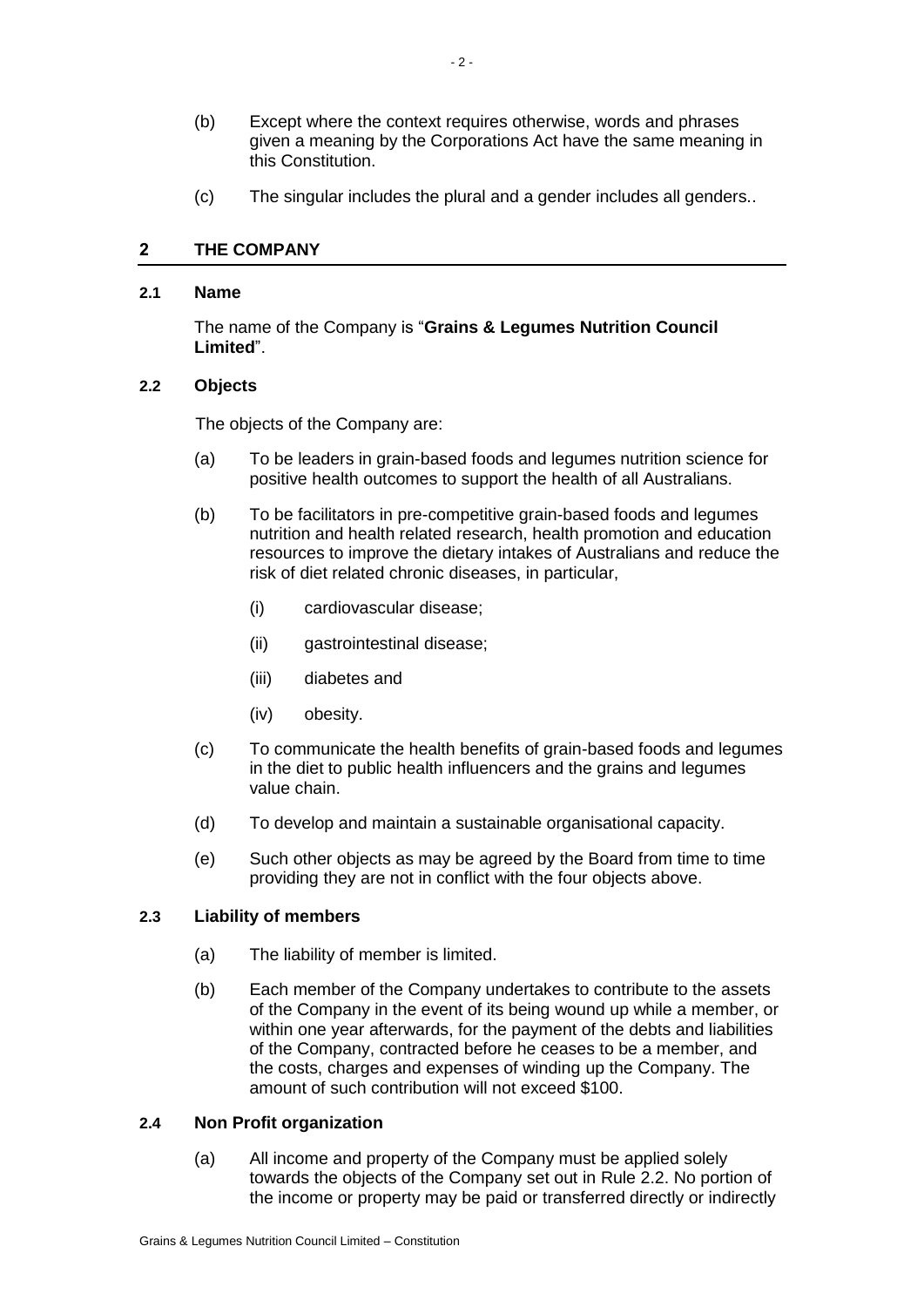by way of dividend, bonus or otherwise by way of profit or return of capital to members.

- (b) Nothing in Rule [2.4\(a\)](#page-4-5) prevents the payment in good faith of reasonable and proper:
	- (i) remuneration of any officers and employees of the Company or to any member in return for any services actually rendered to the Company;
	- (ii) interest on money borrowed from any member of the Company for any of the purposes of the Company (provided the interest rate does not exceed the rate charged by the Company's bank on similar borrowings);
	- (iii) rent for premises let by any member to the Company; nor
	- (iv) payment for any goods supplied to the Company by any member.

## <span id="page-5-0"></span>**2.5 Health Promotion Charity**

For so long as the Company, holds the status of a health promotion charity or similar such other status or statuses as approved by the Australian Taxation Office and subject to all applicable laws, the Company shall be entitled to seek any one or more of the following tax concessions:

- (a) Income tax exemption;
- (b) Goods and Services Tax concessions;
- (c) Fringe Benefits Tax exemptions; and
- (d) Such other applicable tax concessions or exemptions as may be applicable to the Company from time to time.

## <span id="page-5-1"></span>**3 MEMBERSHIP**

## <span id="page-5-2"></span>**3.1 Members**

The members are the entities the Board admits to membership in accordance with this Constitution.

## <span id="page-5-3"></span>**3.2 Membership classes, qualifications and rights**

The Board may, from time to time, determine:

- (a) the various categories of other membership;
- (b) the qualifications for admission to each category;
- (c) the rights attached to being a member of each category; and
- (d) the subscription fees payable with respect to each category.

## <span id="page-5-4"></span>**3.3 Application for Member ship**

(a) A membership application must be made in writing, signed by the applicant, in the form prescribed by the Board from time to time. All applications received by the Company must be considered by the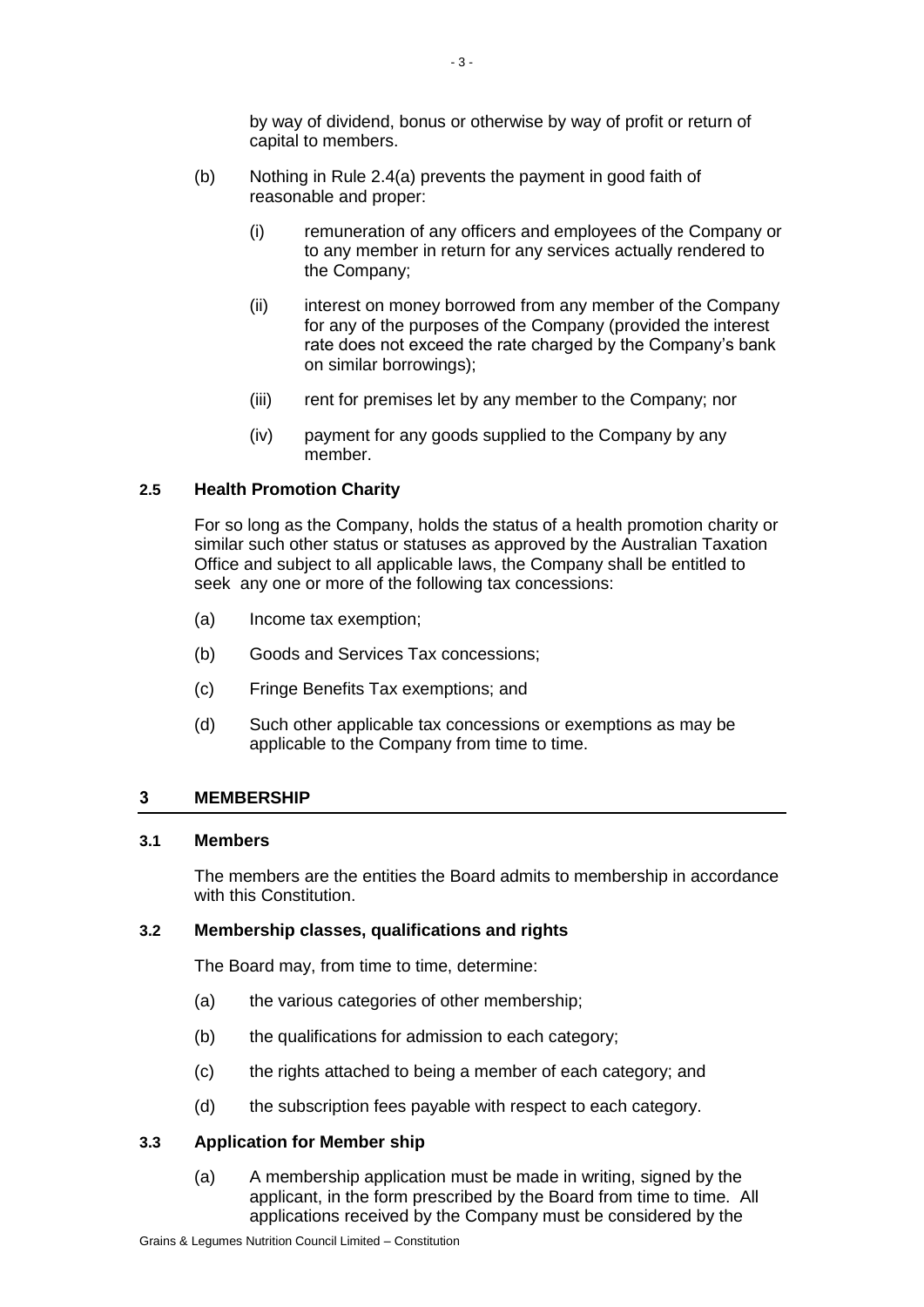Board within one month of application at the Board's next meeting, or by circulating resolution as appropriate.

- (b) The Board may determine the applicant's qualification for a membership category and accept or reject the application (or request further information) at the Board's absolute discretion. The Board is not required to give any reason for the determination of the applicant's qualification for membership or acceptance or rejection of any application.
- (c) The Company must send a written result of the application (including the determination of the applicant's appropriate membership category) to all applicants promptly after the Board's decision is made. An invoice for membership fees will be issued immediately the application is approved.

# <span id="page-6-0"></span>**3.4 Membership Subscriptions**

- (a) All annual subscriptions become due and payable on 1 July in every year or any later date resolved by the Board.
- (b) Each member must be given one month's written notice of any change to the member's annual subscription.
- (c) The Board may allow pro-rating of subscriptions for new members during a subscription year.

## <span id="page-6-1"></span>**3.5 Register of Members**

- (a) In addition to the requirements of the Corporations Act, the Register must contain the following particulars:
	- (i) the name and address of each member.
	- (ii) the category of membership.
	- (iii) the date on which each member commences to be a member.
	- (iv) the date upon which any member ceases to be a member.
- (b) Any member who changes address must immediately give the Company a written notice of change of address.

## <span id="page-6-2"></span>**3.6 Representation of Members**

- (a) Each member of the Company will be entitled (subject to this Rule) to be represented by up to two people whose appointment as representatives or delegates of the member is in accordance with this Constitution complies with this Rule.
- (b) A representative of a member appointed pursuant to this Rule will be entitled to exercise such rights to vote either in person or by a person nominated in writing as an alternative representative or by proxy, and represent the member at all General Meetings, Board meetings and committee meetings of the Company as permitted or limited by this Constitution.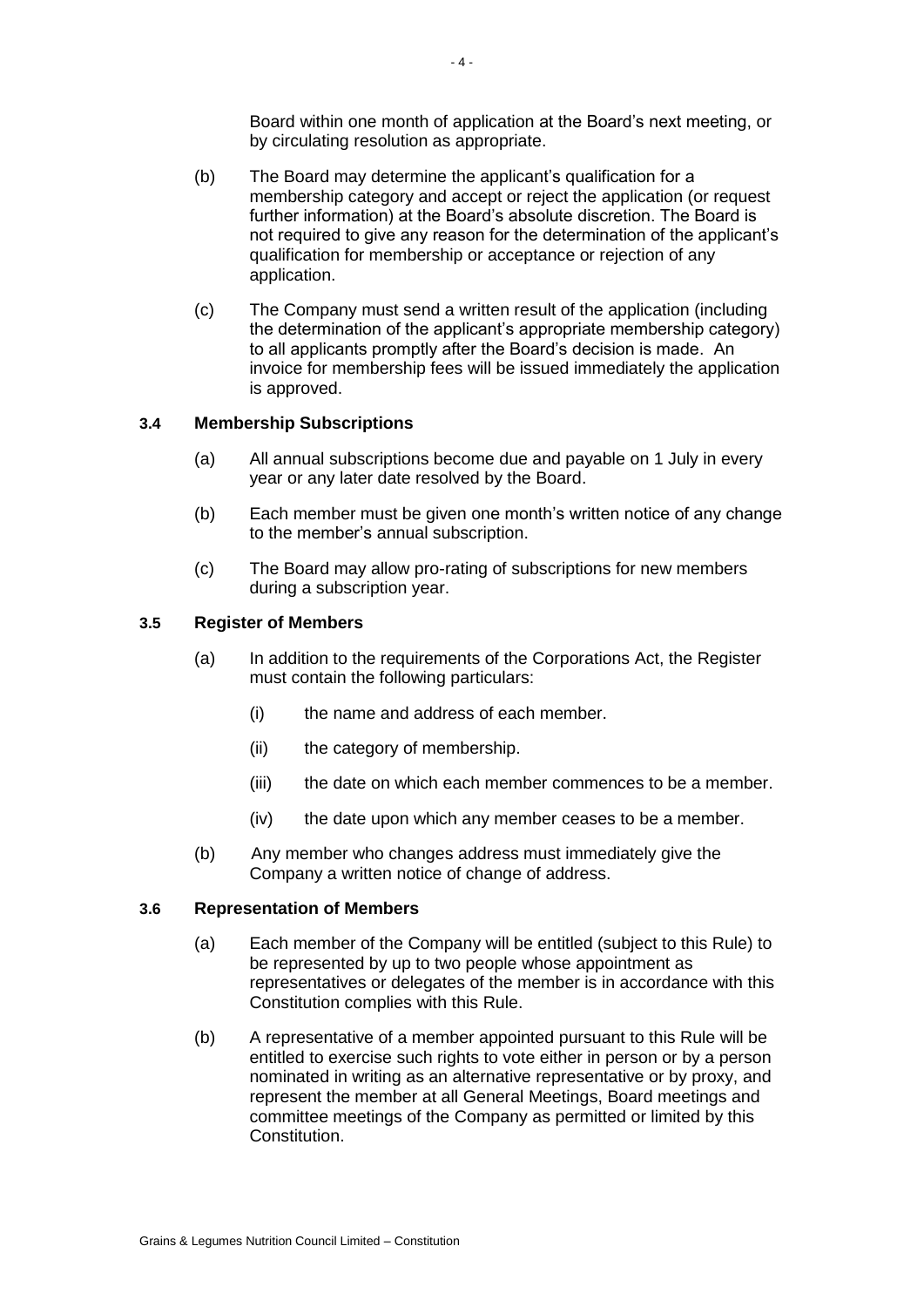# <span id="page-7-0"></span>**3.7 Cessation of Membership**

- (a) If a member's subscription remains unpaid for 2 months after the annual subscription becomes due, the Board may resolve to suspend all membership privileges enjoyed by the member or expel the member from the Company. The Board may resolve to reinstate the member (and its privileges) on payment of all arrears.
- (b) At any time, a member may, by written notice to the Company, resign the member's membership of the Company. The member continues to be liable for:
	- (i) any annual subscription and all arrears due and unpaid at the date of the member's resignation (if any);
	- (ii) all other moneys due by the member to the Company; and
	- (iii) any amount for which the member is liable as a member of the Company; and
	- (iv) any amount for which the member is liable as a member of the Company under Rule [2.3.](#page-4-3)

# <span id="page-7-1"></span>**3.8 Disciplinary Proceedings**

- (a) If any member willfully refuses or neglects to comply with any part of the Company's Constitution, By-Laws or rules and regulation or is guilty of any conduct which, in the Board's opinion, is unbecoming of a member or prejudicial to the Company's interest, the Board may, by resolution censure, suspend or expel the member from the Company.
- (b) If the Board proposes to make a resolution to censure, suspend or expel a member from the Company, the Board must (at least two weeks before the Board meeting at which the resolution is to be considered) give the member written notice of the meeting, what is alleged against the member and the intended resolution. The member must be given an opportunity to give an oral or written explanation or defence as the member desires.
- (c) At the disciplinary meeting at which the charge is to be heard one representative of the member appointed pursuant to this Constitution will be entitled to attend and represent the member at the hearing.
- (d) The voting by the members of the Board present will be by secret ballot and no motion by the Board to censure, suspend or expel a member will be deemed to be passed unless at least two-thirds of the members of the Board present vote in favour of such motion.
- (e) If the member fails to attend the meeting of the Board at which the charge is to be heard without reasonable excuse the charge will be heard and dealt with in the member's absence and the Board will decide on the evidence before it the member's absence notwithstanding but having regard to any written representations made by the member being charged.
- (f) After the Board has considered all the evidence at the hearing it must come to a decision as to the member's guilt or innocence in relation to the charge. Once it has decided the issue of the guilt or innocence, the Board must, if the member has been found guilty, inform the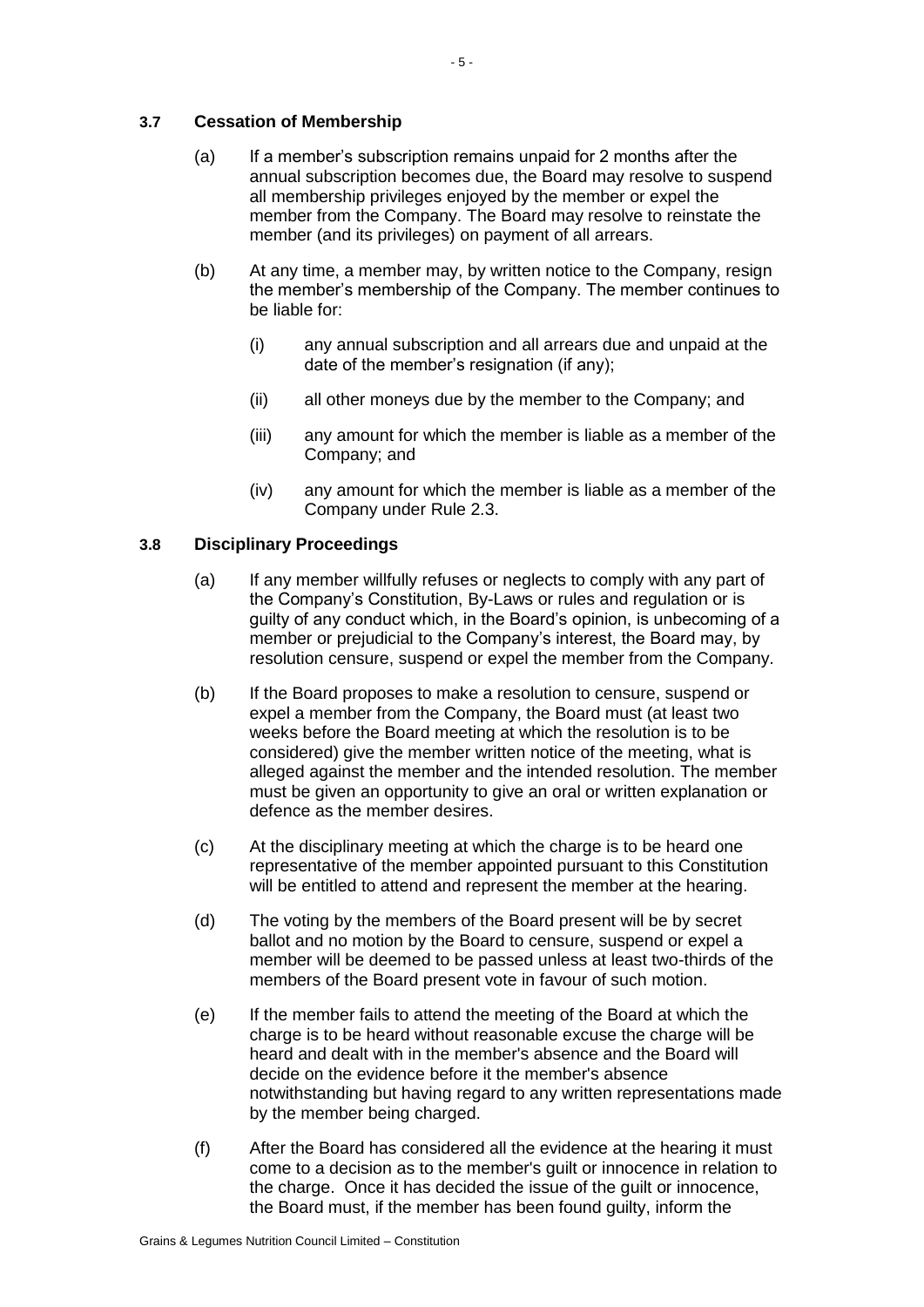member prior to considering any penalty provided the member has attended the meeting.

- (g) The member charged must be given a further opportunity at the hearing to address the Board in relation to the penalty appropriate to the charge of which the member has been found guilty.
- (h) Any decision of the Board on such hearing or any adjournment thereof will be final and the Board will not be required to assign any reason for its decision.
- (i) The Board may at its discretion order the refund of any subscription or any part of it paid by such member during the current financial year in which the member is expelled or suspended.

# <span id="page-8-0"></span>**4 MEETINGS**

## <span id="page-8-1"></span>**4.1 Calling of meeting of Members**

- (a) A General Meeting of members may be called at any time by the Board.
- (b) The Board will arrange to have a representative at all General Meetings of the Company.

## <span id="page-8-2"></span>**4.2 Notice of General Meeting**

- (a) Subject to this Constitution, notice of a General Meeting must be given within the time limits prescribed by the Corporations Act and in the manner authorised by Rule [16](#page-20-3) to each person who is at the date of the notice:
	- (i) a Member;
	- (ii) a Director; and
	- (iii) the Auditor.
- (b) A notice of a General Meeting must specify the date, time and place of the meeting and, except as provided in Rule [4.2\(c\),](#page-8-3) state the general nature of the business to be transacted at the meeting.
- <span id="page-8-3"></span>(c) It is not necessary for a notice of an Annual General Meeting to state the business to be transacted at the meeting if it includes the consideration of the annual financial report, Directors' report and auditor's report, the appointment of Directors or the appointment of the auditor.
- <span id="page-8-4"></span>(d) A person may waive notice of any General Meeting by notice in writing to the Company.
- (e) The non-receipt of notice of a General Meeting or proxy form by, or a failure to give notice of a General Meeting or a proxy form to, any member entitled to receive notice of a General Meeting under this Rule [4.2](#page-8-2) does not invalidate any act, matter or thing done or resolution passed at the General Meeting if:
	- (i) the non-receipt or failure occurred by accident or error; or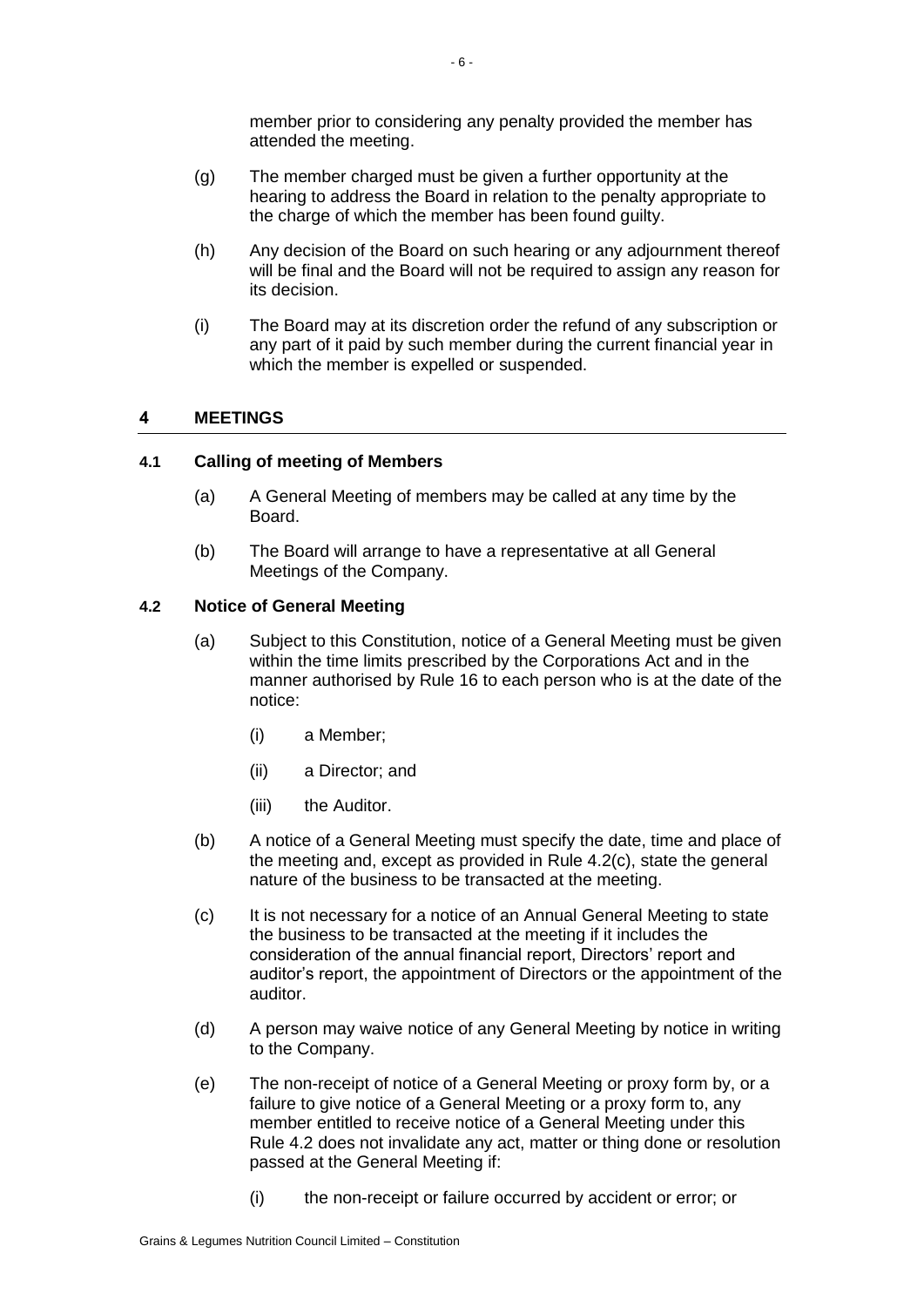- (A) has waived or waives notice of that meeting under Rule [4.2\(d\);](#page-8-4) or
- (B) has notified or notifies the Company of the person's agreement to that act, matter, thing or resolution by notice in writing to the Company.
- (f) A person's attendance at a General Meeting:
	- (i) waives any objection that person may have to a failure to give notice, or the giving of a defective notice, of the meeting unless the person at the beginning of the meeting objects to the holding of the meeting; and
	- (ii) waives any objection that person may have to the consideration of a particular matter at the meeting which is not within the business referred to in the notice of the meeting or in Rule [4.2\(c\),](#page-8-3) unless the person objects to considering the matter when it is presented.

# <span id="page-9-0"></span>**4.3 Proxies and power of attorney**

- (a) A member may appoint another person as the member's proxy to attend and vote instead of the member at any General Meeting.
- (b) The instrument appointing a proxy must be in writing under the hand of the appointer or the appointer's attorney duly authorized in writing or if the appointer is a corporation either under the seal or under the hand of an officer or attorney duly authorized.
- (c) Every instrument of proxy whether for a specified meeting or otherwise must be in a form approved by the Board from time to time or a substantially similar form or in a form in accordance with the Corporations Act.
- (d) The instrument appointing the proxy and the power of attorney (if any) under which it is signed or a certified copy of it and such evidence of the validity and non-revocation of the latter as the Board may require must be deposited at the office or any other place (if any) specified for that purpose in the notice convening the meeting not less than 24 hours before the time appointed for holding the meeting or adjourned meeting (as the case requires) at which the person named in the instrument proposes to vote.
- (e) The attorney of any member holding a general power of attorney to attend and vote at meeting(s) of the Company may attend and vote at the meeting(s) provided that the power of attorney or a certified copy of it and such evidence of the validity and non-revocation of the power of an attorney are deposited in the way specified in paragraph (d) above.
- (f) A vote given in accordance with the terms of any instrument appointing a proxy or power of attorney is valid notwithstanding the previous death of the principal or revocation of the proxy or power of attorney in respect of which the vote is given unless notice in writing of the death or revocation has been received at the office at least 24 hours before the meeting.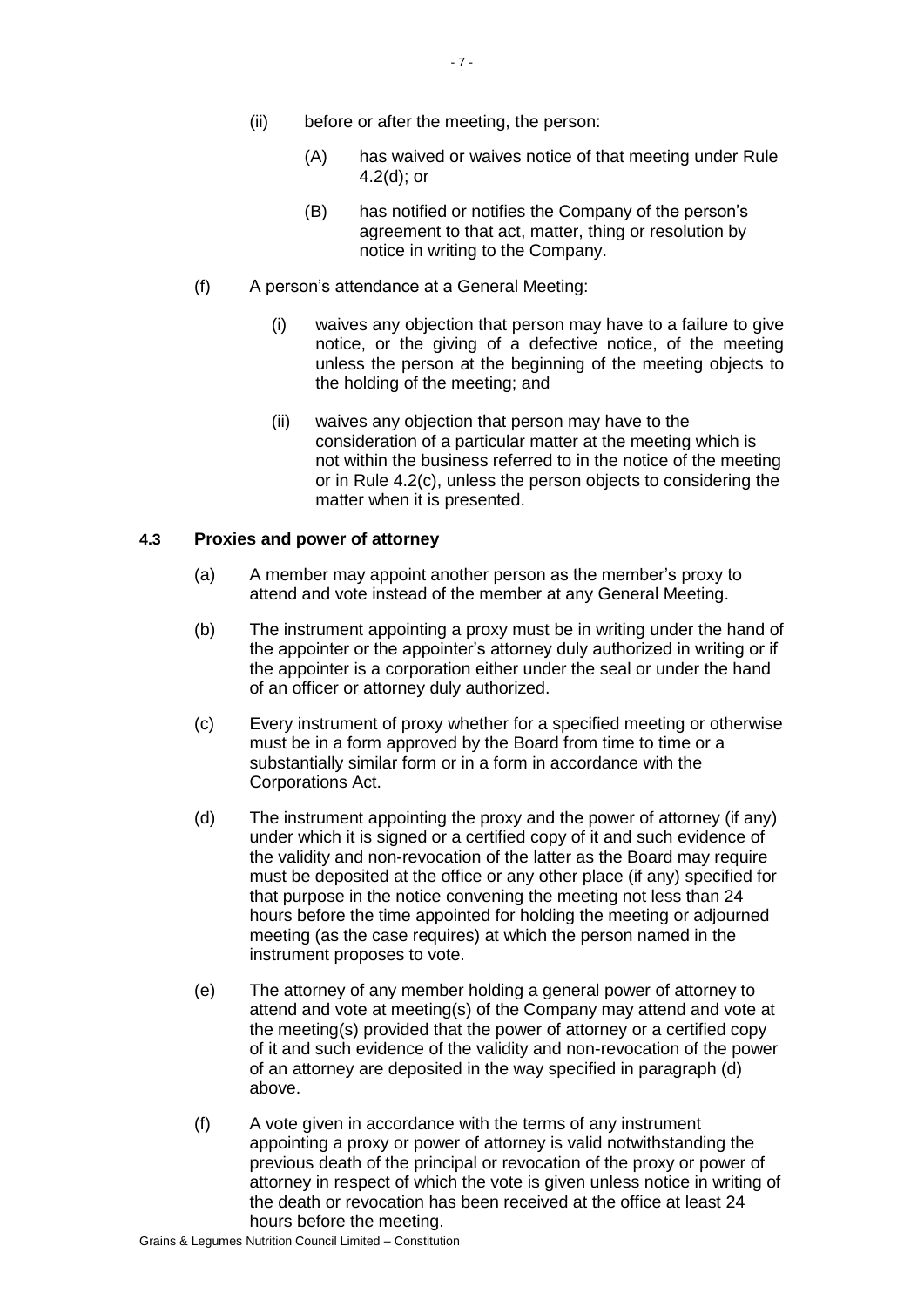# <span id="page-10-0"></span>**5 PROCEEDINGS OF MEETINGS**

## <span id="page-10-1"></span>**5.1 Quorum**

- (a) The quorum for a meeting of the Company's members is 4 members who are entitled to be present and to vote and the quorum must be present at all times during the meeting.
- (b) In determining whether a quorum is present, count individuals attending as proxies. However, if a member has appointed more than one proxy or representative, count only one of them. If an individual is attending as both as a member and as a proxy or body corporate member, count them only once.
- (c) A meeting of the Company's members that does not have a quorum present within 30 minutes after the time for the meeting set out in the notice of the meeting is adjourned to the date, time and place the Directors specify. If the Directors do not specify one or more of those things, the meeting is adjourned to:
	- $(i)$  if the date is not specified the same day in the next week.
	- (ii) if the time is not specified the same time; and
	- (iii) if the place is not specified the same place.
- (d) If no quorum is present at the resumed meeting within 30 minutes after the time for the meeting, the meeting is dissolved.

## <span id="page-10-2"></span>**5.2 Chairing meeting of members**

- (a) The Board may elect an individual to chair meetings of the Company's members.
- (b) If the Director so appointed is not available to chair a meeting of members or declines to do so or no such Director has been appointed, the members present, who are entitled to be present and to vote, must elect a member or member's representative present to chair the meeting.

## <span id="page-10-3"></span>**5.3 General conduct of meetings**

The general conduct of meetings and procedures to be adopted at the meeting may be determined by the Chair.

## <span id="page-10-4"></span>**5.4 Business at adjourned meeting**

Only unfinished business is to be transacted at a meeting resumed after an adjournment.

# <span id="page-10-5"></span>**5.5 Procedure for voting**

- (a) A resolution put to the vote of members must be decided on a show of hands unless a poll is demanded.
- (b) Before a vote is taken the Chair must inform the meeting whether any proxy votes have been received and how the proxy votes are to be cast.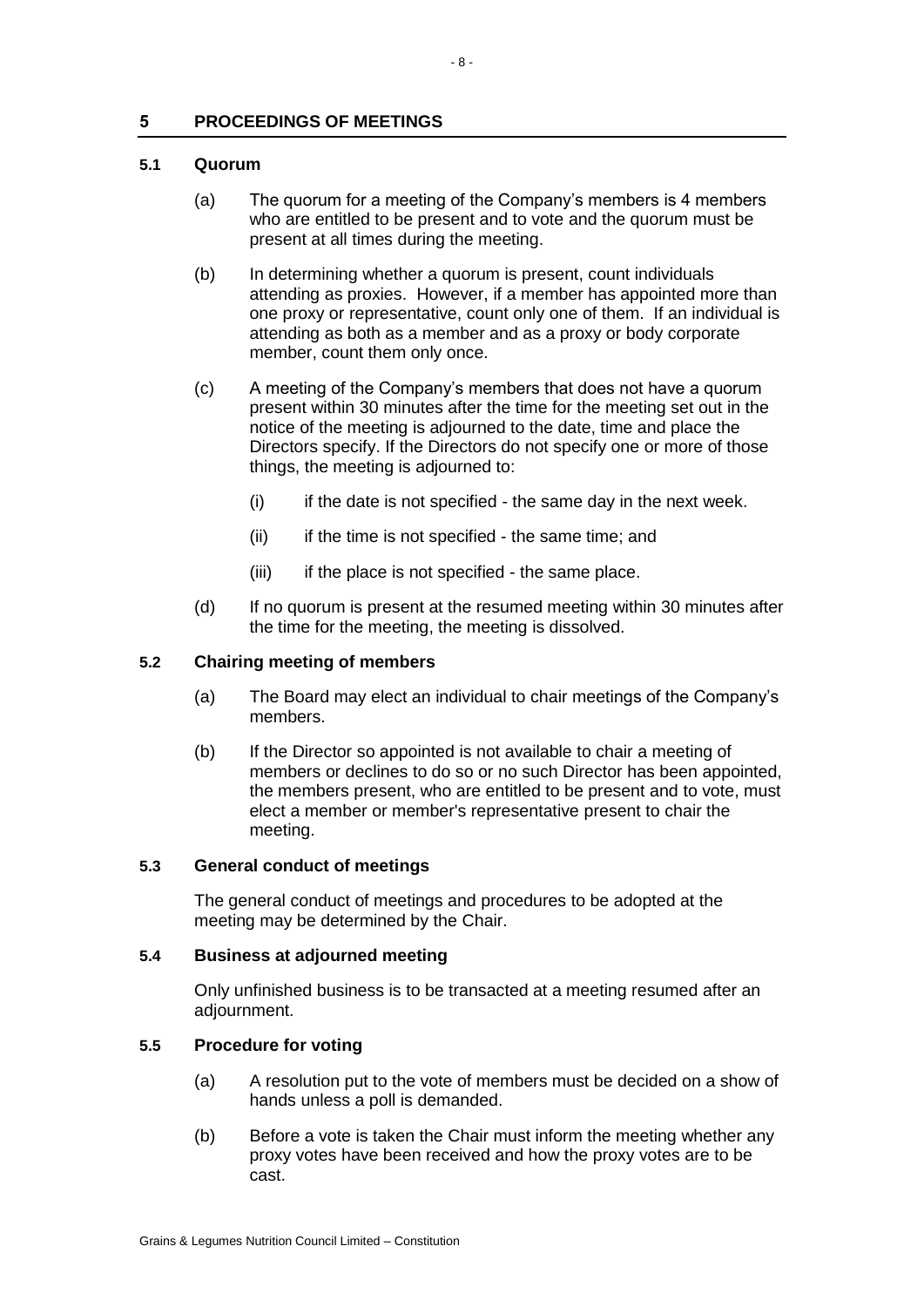- (c) On a show of hands, a declaration by the Chair is conclusive evidence of the result provided that the declaration reflects the show of hands and the votes of the proxies received. Neither the Chair nor the minutes need to state the number or proportion of the votes recorded in favour or against.
- (d) A poll may be demanded by a member in accordance with the Corporations Act (and not otherwise) or by the Chair.
- (e) A poll demanded on a matter other than the election of a Chair or the question of an adjournment must be taken when and in the manner the Chair directs.
- (f) A poll on the election of a Chair or on the question of an adjournment must be taken immediately.

## <span id="page-11-0"></span>**6 MEMBERS VOTING**

## <span id="page-11-1"></span>**6.1 Voting rights**

- (a) For so long as the Foundation Members remain members following the adoption of this Constitution, they are entitled to vote at all meetings of the Company.
- (b) The entitlement to vote of all other members at General Meetings shall be in accordance with the category of membership as determined by the Board from time to time.
- (c) On a show of hands, each member has one vote; and
- (d) On a poll, each member has one vote.
- (e) A challenge to the right to vote at a meeting of the Company's members:
	- (i) may only be made at the meeting; and
	- (ii) must be determined by the Chair, whose decision is final.

## <span id="page-11-2"></span>**6.2 Validity of proxy votes**

Unless the Company has received written notice of the matter before the start or resumption of the meeting at which a proxy votes, a vote cast by the proxy will be valid even if, before the proxy votes the appointing member:

- (a) dies or becomes mentally incapacitated;
- (b) becomes bankrupt or an insolvent under administration or is wound up; or
- (c) revokes the appointment or revokes the authority under which the appointment was made by a third party.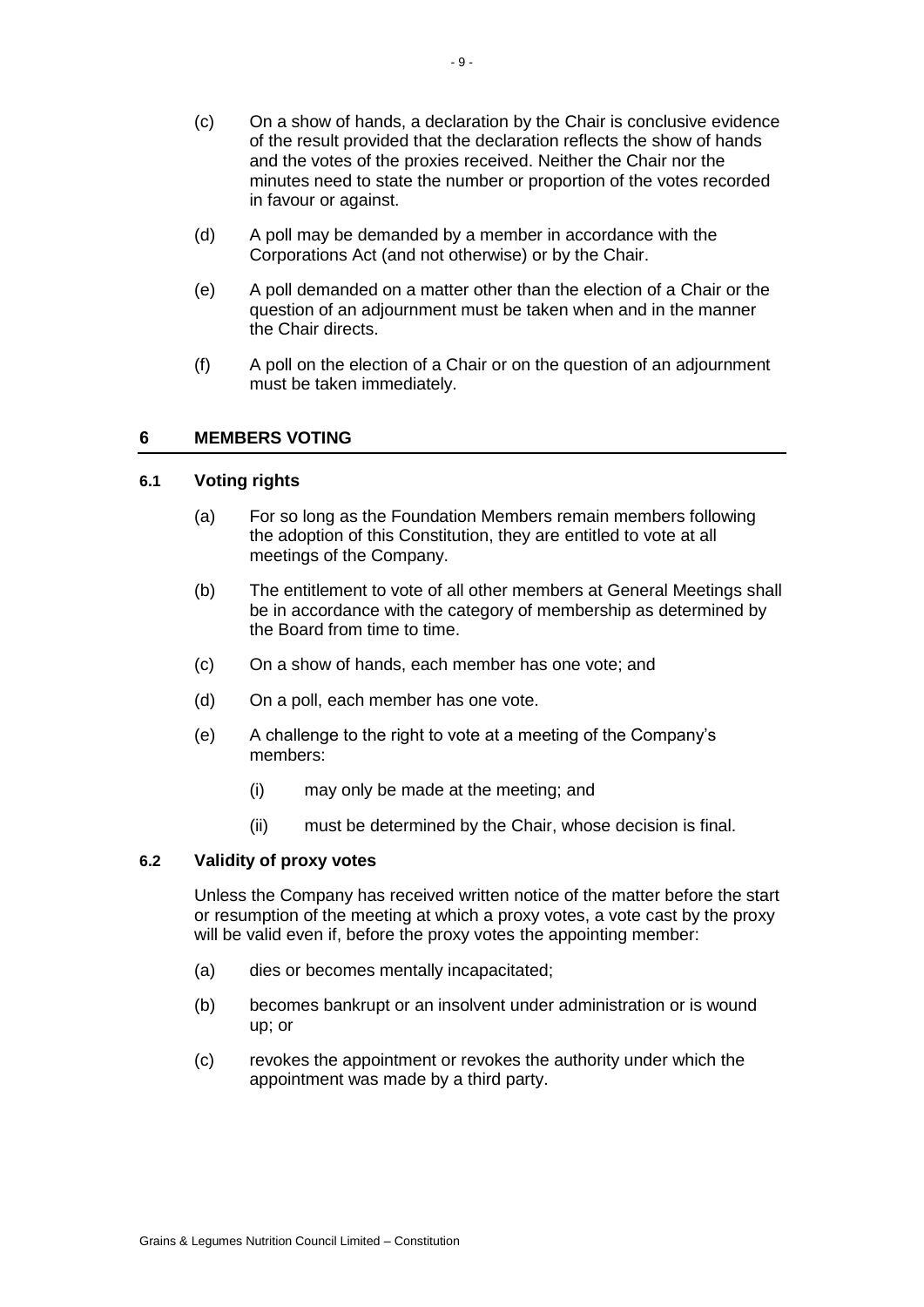# <span id="page-12-0"></span>**7 DIRECTORS**

# <span id="page-12-5"></span><span id="page-12-1"></span>**7.1 Number of Directors and Appointment**

- (a) Subject to the requirements of sections 201N to 201S of the Corporations Act, the Board may determine the number of Directors which must be not less than 3 not more than 8.
- (b) Foundation Members may appoint up to four Directors each to the Board of the Company whilst they remain a member of the Company.
- (c) Depending upon the Board's determination referred to in Rule [7.1\(a\),](#page-12-5) the requisite number of additional Directors will be appointed or elected in accordance with the following procedure:
	- (i) If more than the required number of candidates is nominated for appointment to the Board, the Board may subject to consideration of recommendations of the Remuneration and Nomination Committee, choose which of those nominees to appoint to the Board and put forward such appointment(s) to the relevant annual General Meeting for ratifying by members.
	- (ii) If no or insufficient nominations for appointment to the Board are received, the Board may, subject to consideration of recommendations of the Remuneration and Nomination Committee, appoint any one or more of nominees as Directors and put forward such appointment(s) to the relevant annual General Meeting for ratifying by members.

# <span id="page-12-2"></span>**7.2 Remuneration and Nomination Committee**

- (a) The Board must establish a Remuneration and Nomination Committee comprising of at least one (1) Director**.**
- (b) The Remuneration and Nomination Committee will make recommendations to the Board on the remuneration and appointment of Directors.
- (c) The Board will be a skills based board. Nominees for appointment to the Board may be appointed at the discretion of the Board but shall be selected in accordance with the selection criteria and qualifications established by the Board and taking into account recommendations of the Remuneration and Nomination Committee.

# <span id="page-12-3"></span>**7.3 Terms of Office and Directors retire by rotation**

A Director (other than the Managing Director) must retire at conclusion of the two years following the Director's appointment or after holding office for two years, whichever occurs later. Retiring Directors are eligible to be nominated for re-appointment for one additional consecutive term of 2 years or at the discretion of the Board.

# <span id="page-12-4"></span>**7.4 Termination of office**

- (a) The office of a Director becomes vacant if the Director:
	- (i) becomes bankrupt or makes arrangement or composition with the Director's creditors generally;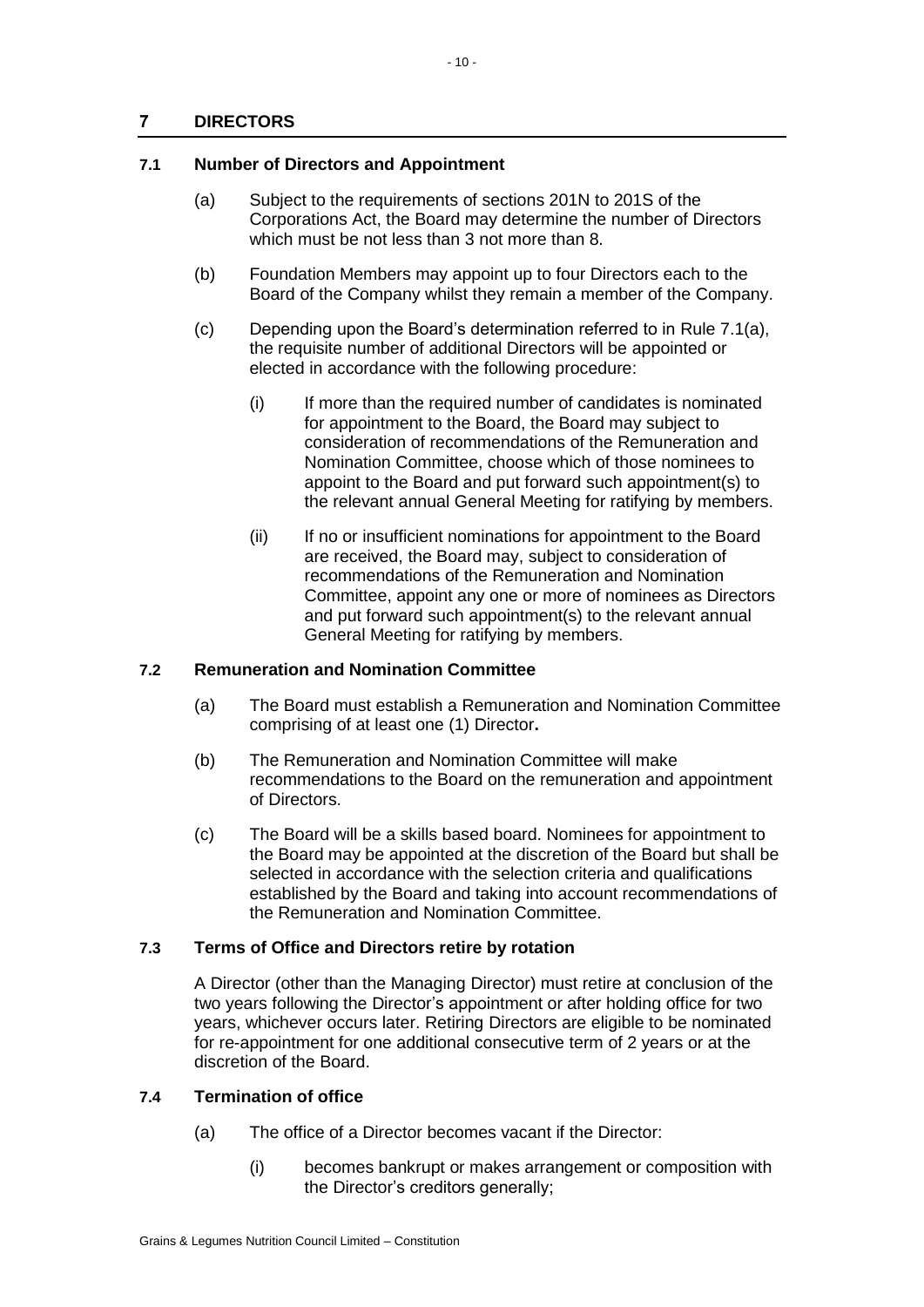- (ii) becomes prohibited from being a Director of a company by reason of any order made under the Corporations Act;
- (iii) becomes of unsound mind or a person whose person or estate is liable to be dealt with in any way under the law relating to mental health;
- (iv) resigns the Director's office by written notice to the Company (with effect on the date specified);
- (v) fails to attend 3 consecutive board meetings unless granted leave of absence by the Board;
- (vi) ceases to hold a qualification by which that person was appointed to or elected to office.
- (b) The continuing Directors of the Board may act notwithstanding any vacancy in the Board, but if and so long as their number is reduced below the number fixed by or pursuant to this Constitution as the necessary quorum of the Board, the continuing Directors may act for the purpose of increasing the number of members of the Board to that number or of summoning a General Meeting of the Company, but for no other purpose.
- (c) The Board has power at any time and from time to time to appoint any eligible person to the Board to fill a casual vacancy. The person so appointed will hold office only until the conclusion of the next annual General Meeting which follows their appointment, when they must be ratified by the members to remain in office.

# <span id="page-13-0"></span>**8 POWERS OF DIRECTORS**

## <span id="page-13-1"></span>**8.1 Board's power of management**

- (a) The business of the Company is to be managed or under the direction of the Board.
- (b) The Board may exercise all the powers of the Company except any powers that the Corporations Act or this Constitution requires the Company to exercise in General Meeting.

# <span id="page-13-2"></span>**8.2 Execution of Documents**

Without limitation all cheques, promissory notes, drafts, bills of exchange and other negotiable or transferable instruments and all receipts for money paid to the Company may be signed, drawn, accepted, endorsed or otherwise executed as the case may be in such manner as the Board may from time to time by resolution determine. Two Directors, one Director and the Company Secretary or the Company Secretary and authorized representative may execute documents.

## <span id="page-13-3"></span>**8.3 Managing Director**

(a) The Board may appoint one or more of themselves to the office of Managing Director of the Company for the period, and on the terms (including remuneration), as the Board sees fit.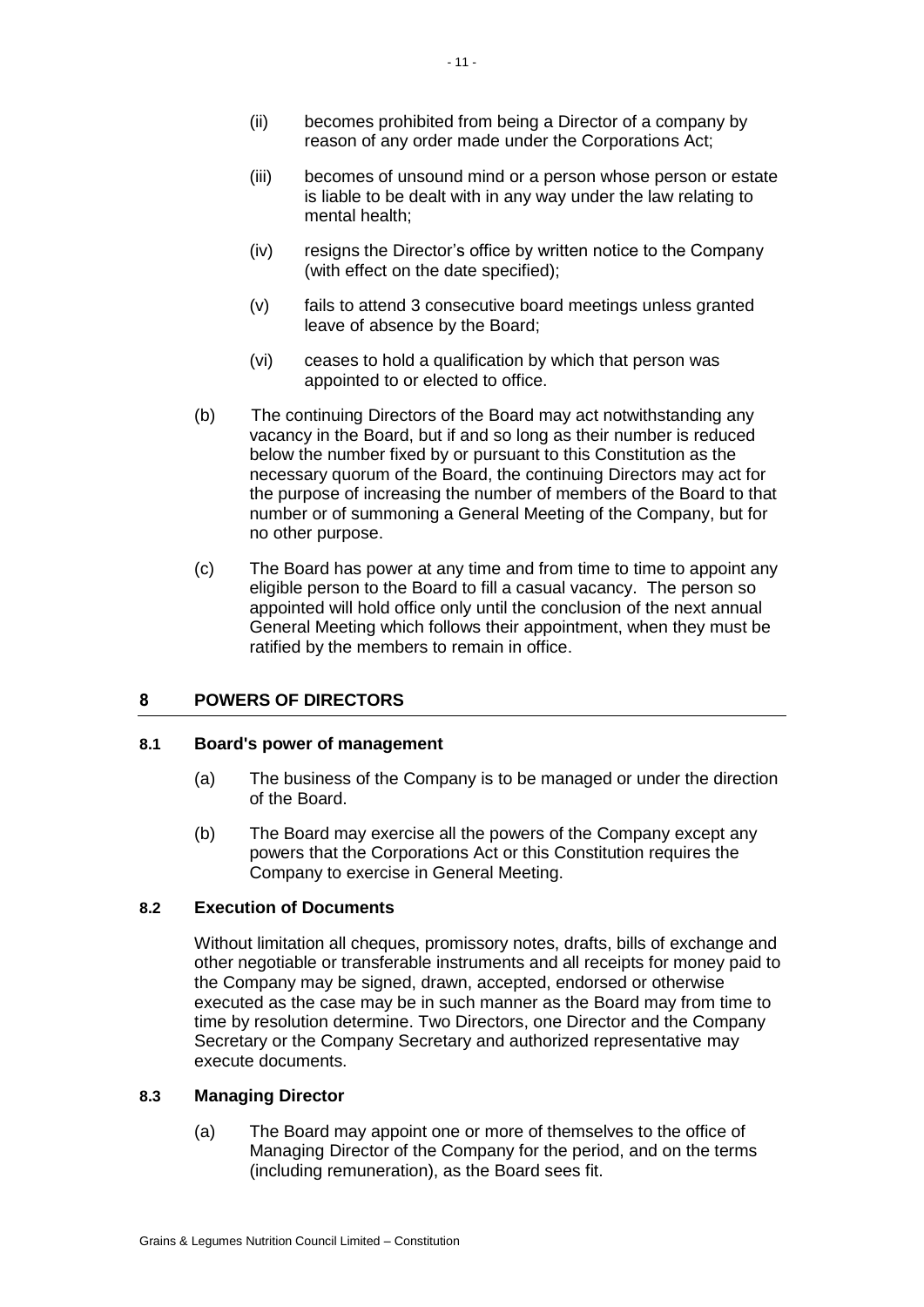- (b) A person ceases to be a Managing Director if they cease to be a **Director**
- (c) The Managing Director is not subject to the retirement by rotation under Rule [7.3](#page-12-3)
- (d) The Board may confer on a Managing Director any of the powers that the Board can exercise. The conferring of powers by the Board on the Managing Director does not exclude the exercise of those powers by the Board.
- (e) The Board may revoke or vary:
	- (i) an appointment; or
	- (ii) any of the powers conferred on the Managing Director.
- (f) The Board will set the remuneration of the Managing Director, periodically as considered necessary.

# <span id="page-14-0"></span>**8.4 Board committees**

The Board may delegate any of its powers, other than powers required by law to be dealt with by an individual Director, Directors as a board, to a committee or committees consisting of such one or more of their number as they think fit.

## <span id="page-14-1"></span>**8.5 Powers delegated to Board committees**

A committee to which any powers have been delegated under 8.4 must exercise those powers in accordance with any directions of the Board. A power so exercised is taken to have been exercised by the Board.

## <span id="page-14-2"></span>**8.6 Other committees**

The Board may establish or appoint from among its members, from among representatives of members of the Company or other selected personnel as occasion may require, special committees or individual officers and consultants to carry out such duties and functions and with such powers as the Board determines.

## <span id="page-14-3"></span>**8.7 By-laws**

- (a) The Board has power to make such By-Laws not inconsistent with this Constitution as in the opinion of the Board are necessary or desirable for the proper control, administration and management of the Company's finances, affairs, interests, effects and property and to amend or rescind from time to time any such By-Laws. Without limiting the generality of the Board's power, the By-Laws may relate to the following matters:
	- (i) such matters as the Board is specifically by this Constitution empowered to regulate by By-Law;
	- (ii) the general management and control of the activities of the Company;
	- (iii) the management and control of the Company's premises;
	- (iv) the upkeep and control of the Company's property;
	- (v) the privileges and rights of members;

Grains & Legumes Nutrition Council Limited – Constitution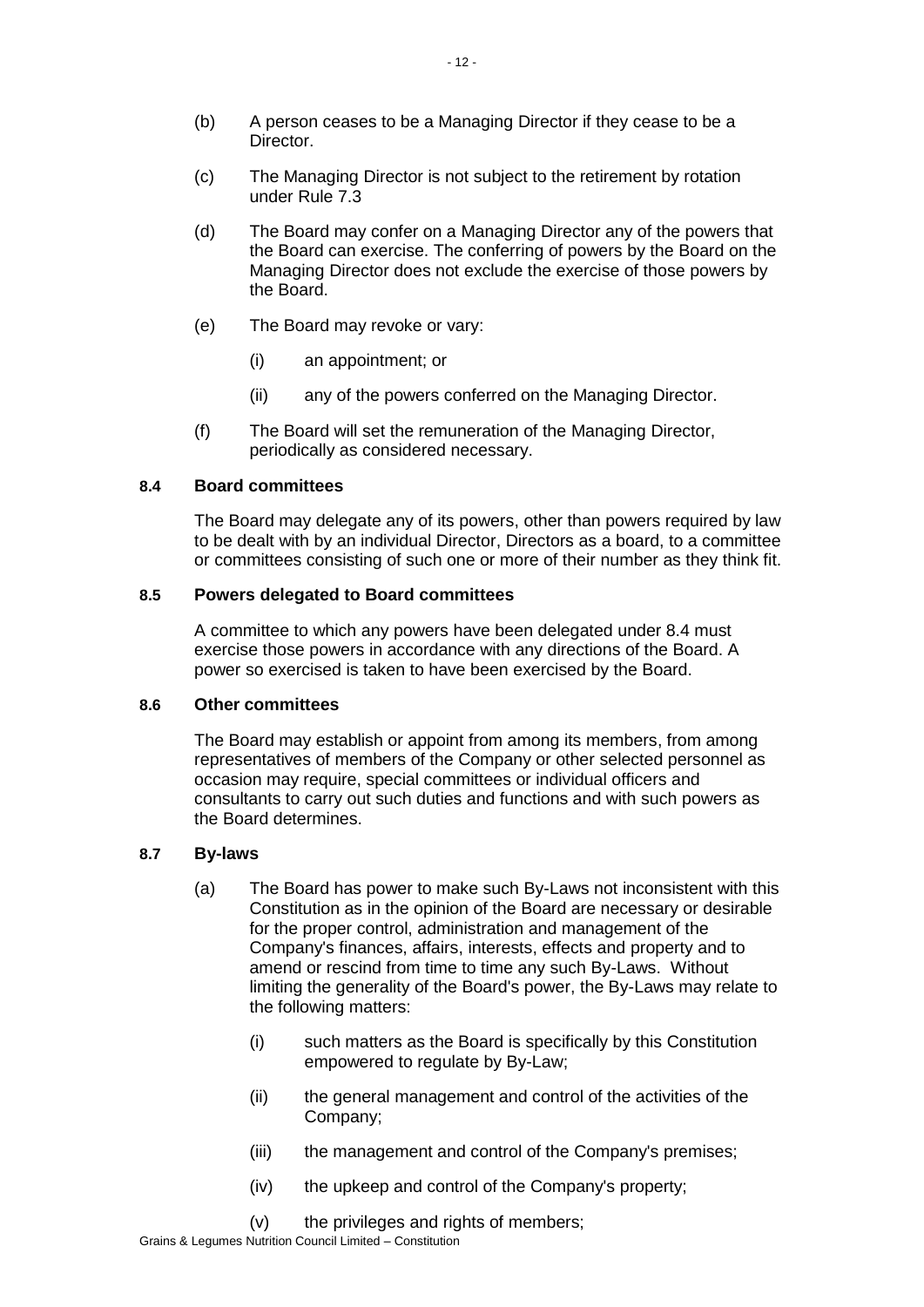- (vi) the categories or classes of membership;
- (vii) membership of the Company;
- (viii) nomination and appointment of persons to the Board;
- (ix) fees payable for endorsements, project management, technical, research, consultancy and other services of the Company.
- (b) The Board has power to enforce the observance of all By-Laws.
- (c) Any By-Law made under this Constitution comes into force and has the full authority of a By-Law of the Company on being posted upon the Company's website or being notified in writing to members.

## <span id="page-15-0"></span>**9 REMUNERATION OF DIRECTORS**

#### <span id="page-15-1"></span>**9.1 Directors' remuneration**

- (a) Each non executive Director is entitled to be paid remuneration determined by the Board, taking into account recommendations of the Remuneration and Nomination Committee. The total amount of this remuneration must not exceed an amount fixed by the Company in General Meeting.
- (b) The Company may also pay the Directors' travelling and other expenses that they properly incur:
	- (i) in attending Directors' meetings or any meetings of committees; and
	- (ii) in connection with the Company's business.

#### <span id="page-15-2"></span>**10 DEALINGS BETWEEN THE COMPANY AND A DIRECTOR**

#### <span id="page-15-3"></span>**10.1 Contracting with the Company**

A Director is not disqualified from holding office as Director only because the Director is interested in a contract with the Company.

## <span id="page-15-5"></span><span id="page-15-4"></span>**10.2 Disclosure of, and voting on matters involving material personal interests**

- (a) A Director who has a material personal interest in a matter that is being considered at a meeting of the Board:
	- (i) must not vote on the matter (or in relation to a proposed resolution under Rule [10.2\(c\)](#page-16-4) in relation to the matter, whether in relation to that or a different Director); and
	- (ii) must not be present while the matter (or a proposed resolution of that kind) is being considered at the meeting.
- (b) For the purposes of Rule [10.2\(a\),](#page-15-5) a Director does not need to give notice of an interest if the interest: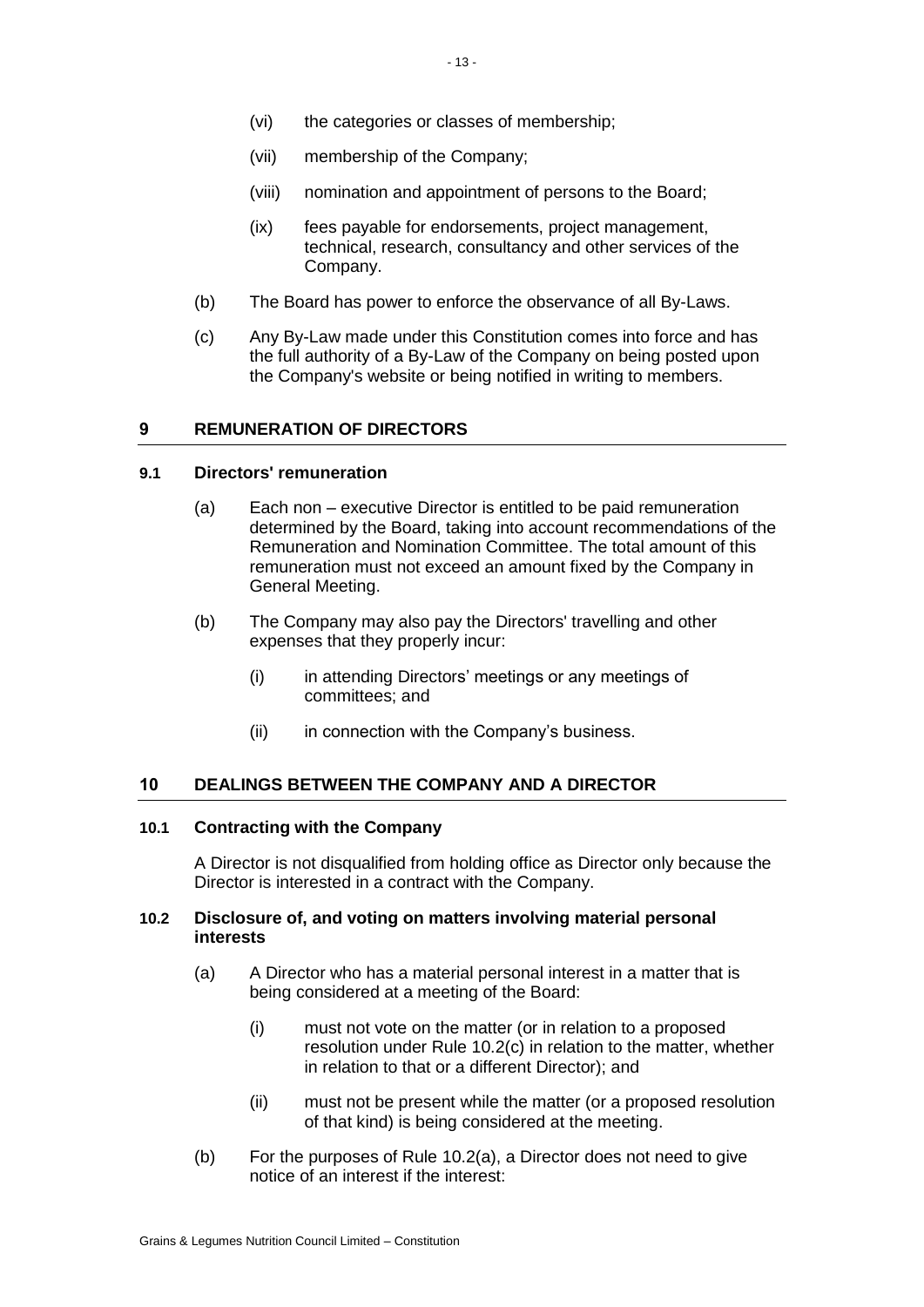- (i) is in a matter relating to an existing or proposed contract of insurance merely because the contract insures, or would insure, the Director against a liability incurred by the Director as an officer of the Company; or
- (ii) arises in relation to the Director's remuneration as a Director of the Company; or
- (iii) relates to any payment by the Company or a related body corporate in respect of an indemnity permitted under section 199A of the Corporations Act or any contract relating to such an indemnity; or
- (iv) is in a contract, or proposed contract, with, or for the benefit of, or on behalf of, a related body corporate.
- <span id="page-16-4"></span>(c) Rule [10.2\(a\)](#page-15-5) does not apply if:
	- (i) the Board has at any time passed a resolution that specifies the Director, the interest and the matter and states that the Directors voting for the resolution are satisfied that the interest should not disqualify the Director from considering or voting on the matter; or
	- (ii) the Australian Securities and Investments Commission has declared, in accordance with section 195(3) of the Corporations Act, that for the purposes of all or specified meetings of the Board, the provisions of sections 195(1) of the Act do not apply in relation to a specified matter..

## <span id="page-16-0"></span>**10.3 Appointment to another office**

The Managing Director can hold another office or be a Director in another company if approved by the Board.

# <span id="page-16-1"></span>**11 BOARD MEETINGS**

## <span id="page-16-2"></span>**11.1 Procedures relating to Board meetings**

- (a) The Board may meet together, adjourn and otherwise regulate its meetings as the Directors think fit.
- (b) A Director may at any time, and the secretary must at the request of a Director, convene a meeting of the Board.

## <span id="page-16-3"></span>**11.2 Chairing Board meetings**

- (a) The Board may elect a Director to chair its meetings. The Board may determine the period for which the Director is to be the Chair.
- (b) The Board must elect a Director present to chair its meetings or part of it, if:
	- (i) a Director has not already been elected to chair the meeting; or
	- (ii) a previously elected Chair is not available or declines to act, for the meeting or part of the meeting.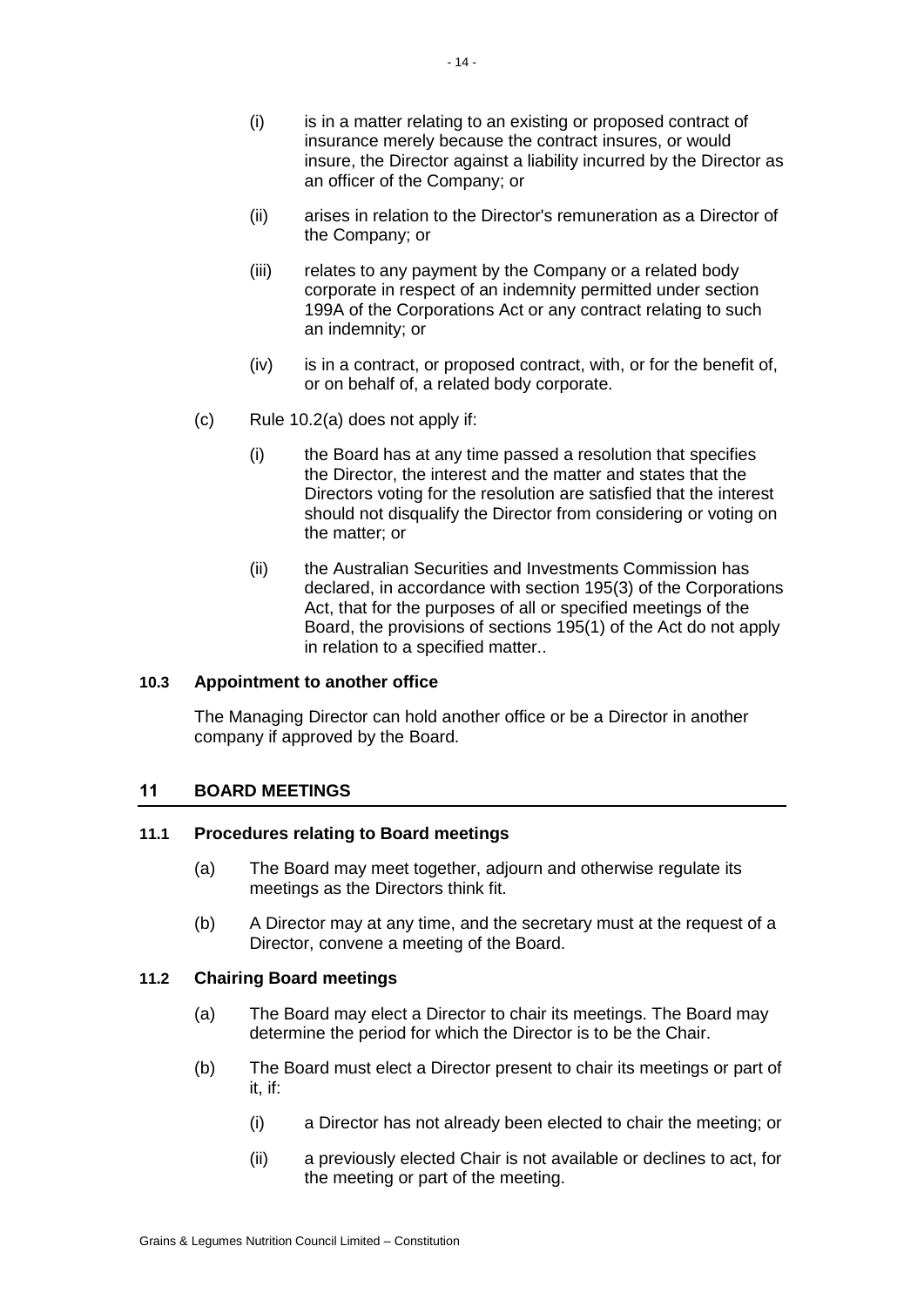# <span id="page-17-0"></span>**11.3 Quorum at Board meetings**

Unless the Board determines otherwise, the quorum for the Board meeting is 3 Directors and the quorum must be present at all times.

# <span id="page-17-1"></span>**11.4 Passing of Board resolutions**

- (a) A resolution of the Board must be passed by a majority of the votes cast by Directors entitled to vote on the resolution.
- (b) In the case of a tied vote the Chair does not have a casting vote.

# <span id="page-17-2"></span>**11.5 Circulating resolutions**

- (a) The Board may pass a resolution without a meeting being held if a majority of the Directors entitled to vote on the resolution sign a document containing a statement that they are in favour of the resolution set out in the document. The resolution is passed when the last Director signs.
- (b) Separate copies of a document may be used for signing by Directors if the wording and the resolution and statement is identical in each copy.

## <span id="page-17-3"></span>**11.6 Physical meeting not needed**

- (a) Subject to the Corporations Act, a Directors' meeting may be notified or held using any technology consented to by all Directors. The consent may be a standing one. A Director may only withdraw his or her consent within a reasonable period before the meeting.
- (b) The Directors do not need to all be physically present in the same place for a Directors' meeting to be held.
- (c) A Director who participates in a meeting held in accordance with the this Rule [11.6](#page-17-3) is taken to be present and entitled to vote at the meeting.

# <span id="page-17-4"></span>**12 COMPANY SECRETARY**

## <span id="page-17-5"></span>**12.1 Appointment**

- (a) The Board must appoint a person as a Secretary of the Company.
- (b) A secretary holds office on the terms and conditions (including as to remuneration) determined by the Board.
- (c) The Board may suspend a Company Secretary from office.

## <span id="page-17-6"></span>**12.2 Duties of Secretary**

The Secretary is responsible for all the record keeping within the Company including any register required by the Corporations Act and minutes of meetings of Directors and members. Notices of Directors meetings and meetings of members are sent out by the Secretary.

## <span id="page-17-7"></span>**13 MINUTES**

(a) The Board must cause minutes to be signed and filed.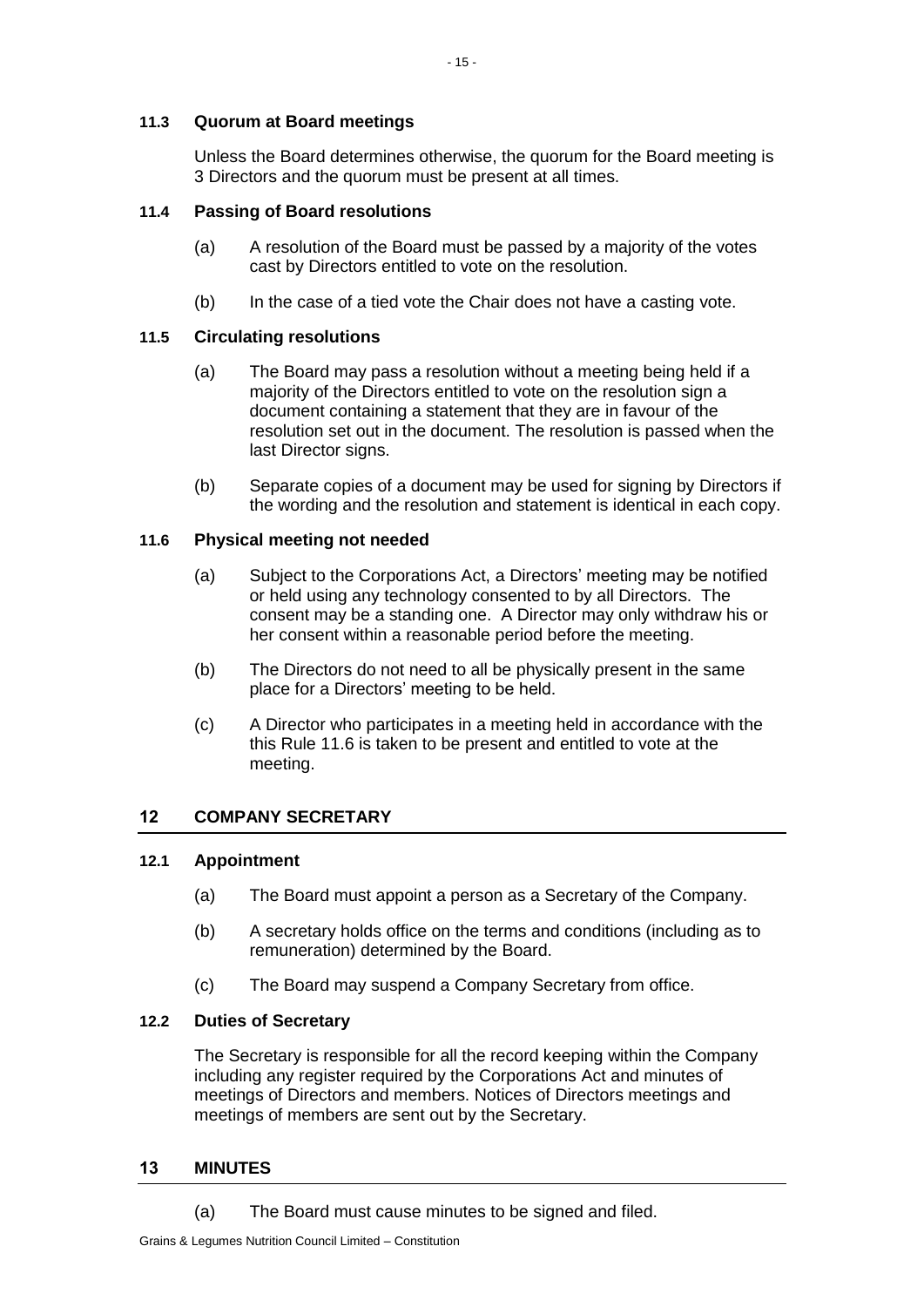- (b) The minutes must include:
	- (i) the names of the persons present at each Board meeting, committee meeting and/or General Meeting.
	- (ii) all declarations made or notices given by any Director ( either generally or specifically) of his interest in any contract or his holding of any office or property whereby any conflict of duty or interest may arise;
	- (iii) all orders made by the Board and committees;
	- (iv) all resolutions and proceedings of Board meetings, committee meetings and/or General Meetings.

## <span id="page-18-0"></span>**13.2 Minutes of resolutions passed without a meeting**

The Board must ensure that minutes of resolutions passed by Board (and committees of Board) without a meeting are recorded, signed and filed.

## <span id="page-18-1"></span>**13.3 Signing of minutes**

The minutes of a meeting must be signed within a reasonable time by the chair of the meeting or by the chair of the next meeting.

## <span id="page-18-2"></span>**13.4 Inspection of records**

- (a) The Board must ensure the minute files for General Meetings are open for inspection by Members free of charge.
- (b) A Member (other than a Director) does not have the right to inspect any books, records or documents of the Company except as provided by law or authorised by the Board.

# <span id="page-18-3"></span>**14 INDEMNITY AND INSURANCE**

## <span id="page-18-4"></span>**14.1 Application**

This Rule [14](#page-18-3) applies to each person who is or has been a Director or Officer of the Company.

## **14.2 Indemnity**

<span id="page-18-5"></span>Subject to Rule [14.3,](#page-18-6) the Company must indemnify each Officer on a full indemnity basis and to the full extent permitted by law against all losses, liabilities, costs, charges and expenses (**Liabilities**) incurred by the Officer as an officer of the Company, including without limitation:

- (a) a liability for negligence; and
- (b) a liability for reasonable legal costs.

## <span id="page-18-7"></span><span id="page-18-6"></span>**14.3 Limit on indemnity**

- (a) The indemnity in Rule [14.2](#page-18-5) does not operate in relation to any Liability which:
	- $(i)$  is a Liability to the Company or any of its related bodies corporate;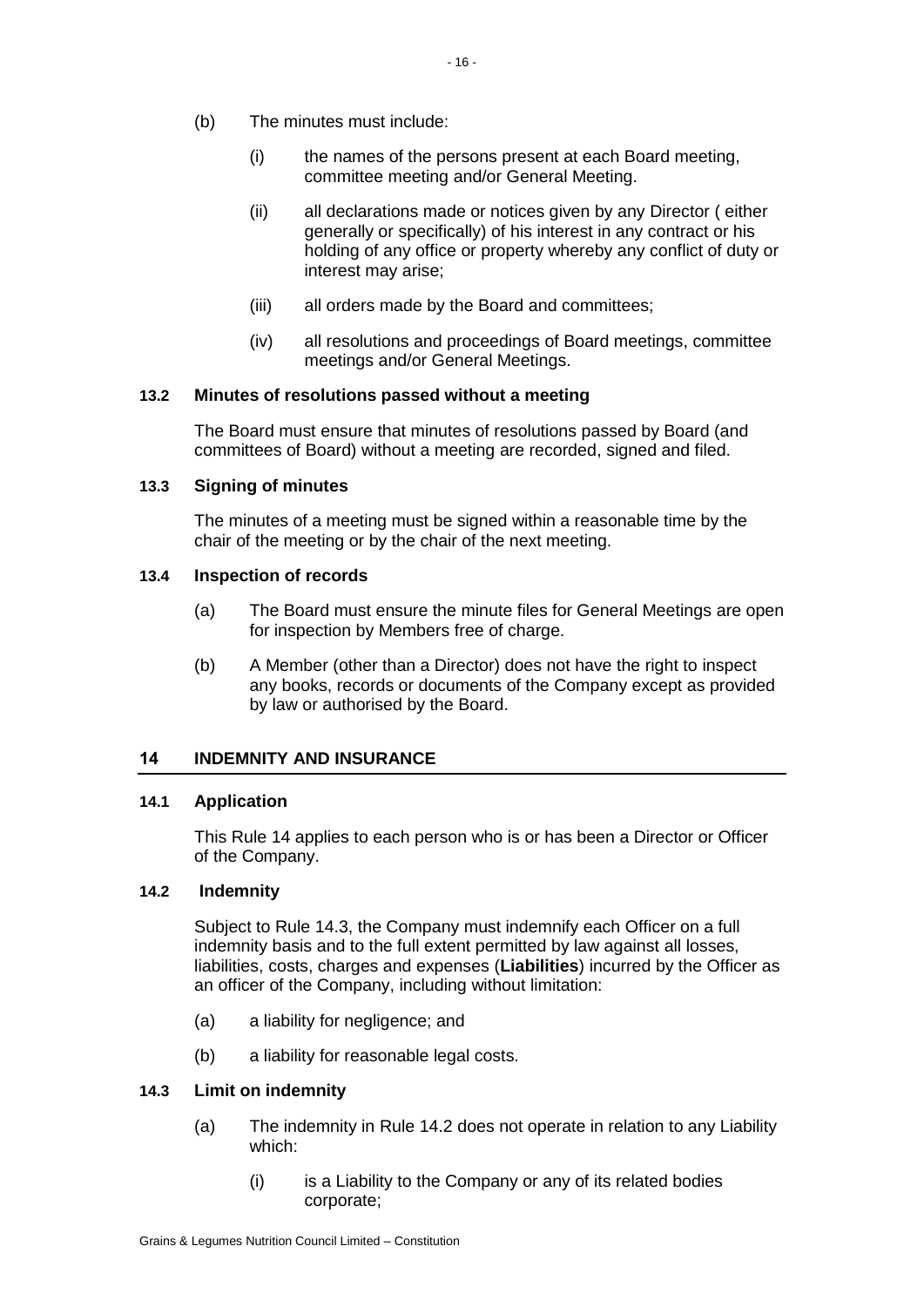- (ii) is a Liability for a pecuniary penalty order under section 1317G of the Corporations Act or a compensation order under section 1317H of the Corporations Act; or
- (iii) arises out of conduct of the Officer which was not in good faith, or which involves wilful misconduct, gross negligence, reckless misbehaviour or fraud,

provided that this Rule [14.3\(a\)](#page-18-7) does not apply to a Liability for legal costs.

- <span id="page-19-1"></span>(b) The indemnity in Rule [14.2](#page-18-5) does not operate in relation to legal costs incurred by the Officer in defending an action for a Liability if the costs are incurred:
	- (i) in defending or resisting proceedings in which the Officer is found to have a Liability referred to in Rule [14.3\(a\);](#page-18-7)
	- (ii) in defending or resisting criminal proceedings in which the Officer is found guilty;
	- (iii) in defending or resisting proceedings brought by ASIC or a liquidator for a court order if the grounds for making the order are found by the court to have been established. For the avoidance of doubt, this does not include costs incurred in responding to actions taken by ASIC or a liquidator as part of an investigation before commencing proceedings for the court order; or
	- (iv) in connection with proceedings for relief to the Officer under the Corporations Act in which the court denies the relief.
- (c) If there is any appeal in relation to any proceedings referred to in Rule [14.3\(b\),](#page-19-1) it is the outcome of the final appeal that is relevant for the purposes of Rule [14.3\(b\).](#page-19-1)
- (d) The indemnity in Rule [14.2:](#page-18-5)
	- (i) does not extend to and is not an indemnity against any amount in respect of which the indemnity would otherwise be illegal, void, unenforceable or not permitted by law; and
	- (ii) does not operate in respect of any Liability of the Officer to the extent that Liability is covered by insurance.

## <span id="page-19-0"></span>**14.4 Extent of indemnity**

The indemnity in Rule [14.2:](#page-18-5)

- (a) is enforceable without the Officer having to first incur any expense or make any payment;
- (b) is a continuing obligation and is enforceable by the Officer even though the Officer may have ceased to be an officer of the Company; and
- (c) applies to Liabilities incurred both before and after the date of this Constitution.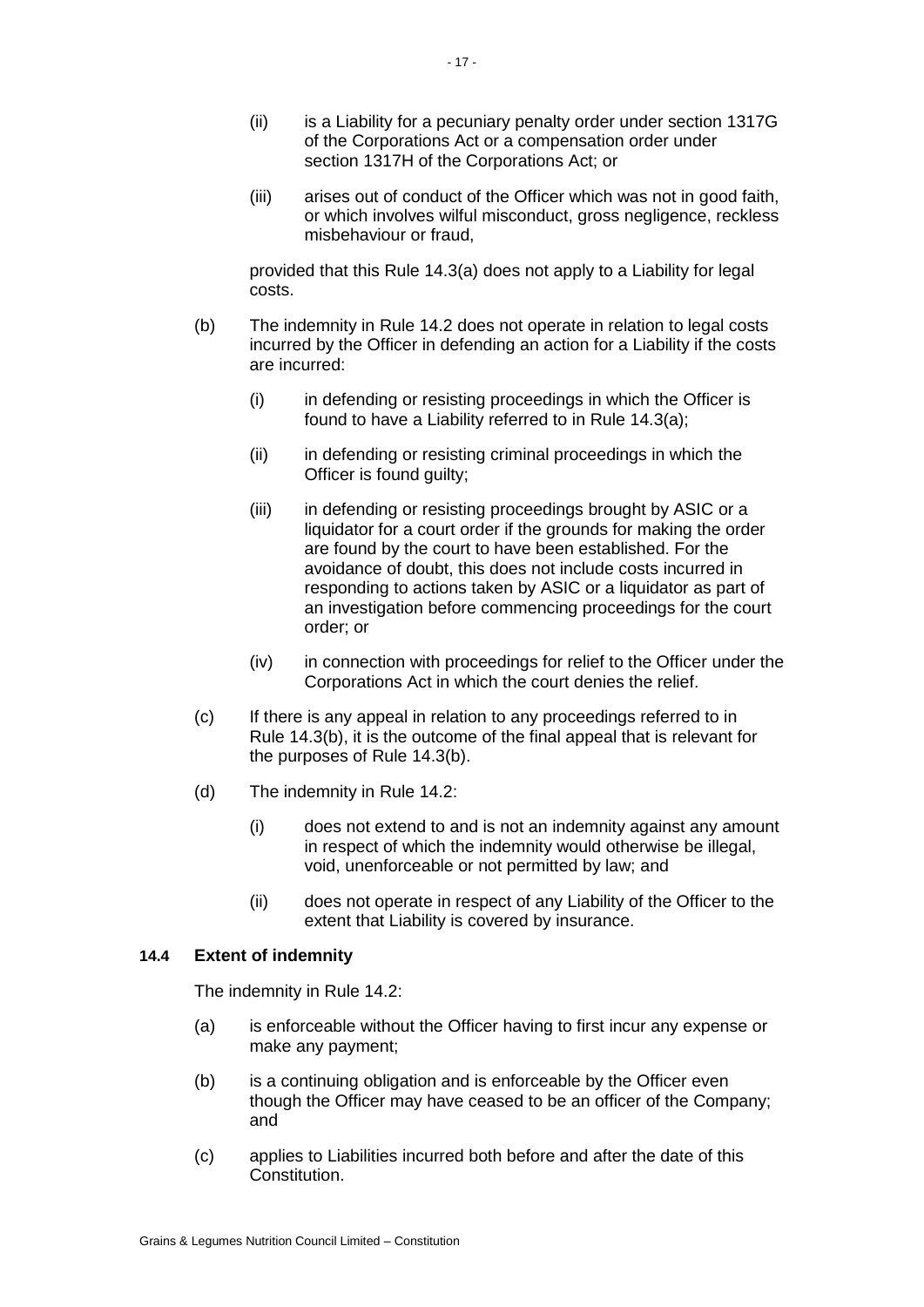## <span id="page-20-0"></span>**14.5 Insurance**

The company may, to the extent permitted by law:

- (a) purchase and maintain insurance; or
- (b) pay or agree to pay a premium for insurance,

for each Officer against any Liability incurred by the Officer as an officer of the Company including, but not limited to, a liability for negligence or for reasonable costs and expenses incurred in defending proceedings, whether civil or criminal and whatever their outcome.

## <span id="page-20-1"></span>**14.6 Savings**

Nothing in Rules [14.2](#page-18-5) or [14.5:](#page-20-0)

- (a) affects any other right or remedy that a person to whom those Rules apply may have in respect of any Liability referred to in those Rules; or
- (b) limits the capacity of the Company to indemnify or provide or pay for insurance for any person to whom those Rules do not apply.

# <span id="page-20-2"></span>**15 ACCOUNTS AND AUDIT**

- (a) The Board must cause proper accounts and records to be kept with respect to the financial affairs of the Company in accordance with the Corporations Act.
- (b) The books and records must be kept at the Office or at such other place as the Board thinks fit. The Company must at all reasonable times make its accounting records available in writing for inspection of members of the Board any other persons authorized or permitted under the Corporations Act or any other Act to inspect such records.
- (c) If required by the Corporations Act and subject to the requirements of that Act, the Company must, within four (4) months after the end of the Company's financial year or not less than twenty one (21) days before each Annual General Meeting (whichever is the earlier), send or make available to each member of the Company the financial reports, directors' report and auditor's report.
- (d) At least once in every year the Company's accounts must be examined and the correctness of the profit and loss account and balance sheet ascertained by an auditor or auditors.
- (e) The appointment, removal, remuneration, functions, rights, duties and liability of auditors are regulated by and subject to the Corporations Act.

## <span id="page-20-3"></span>**16 NOTICES**

## <span id="page-20-4"></span>**16.1 Service of notice**

A notice may be given by the Company to a member:

(a) by leaving it at the member's registered address; or